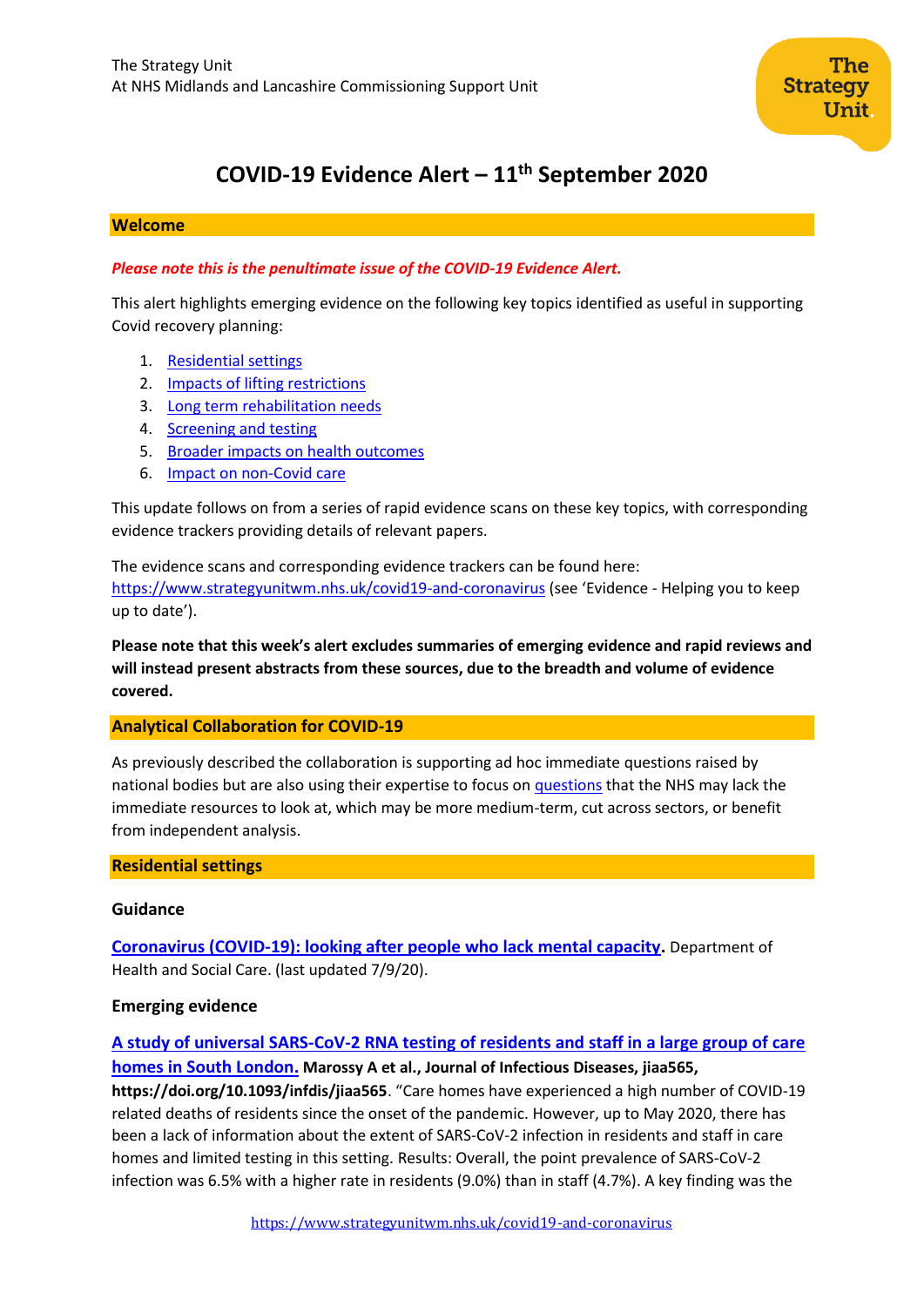high proportion of asymptomatic infection detected in staff (69%) and residents (51%) with evidence of under-detection of symptoms by care home staff. Conclusions: The high proportion of asymptomatic infection combined with under detection of symptoms by care home staff indicates that offering a test to all residents and staff in care homes with rapid reporting of results would assist accurate identification of infected individuals, facilitating prompt infection prevention and control action. Methods: Combined nose and throat swab testing for SARS-CoV-2 RNA was carried out in 2455 residents and staff across 37 care homes in the London Borough of Bromley across a three-week period. Results were reported within 24 hours of sample delivery and data were collected on the presence or absence of symptoms."

### **Commentaries**

**[Could we have done better with COVID-19 in nursing homes?](https://www.ncbi.nlm.nih.gov/pmc/articles/PMC7364743/)** Szczerbińska K et al., Eur Geriatr Med, 1–5.

#### **Impacts of lifting restrictions**

### **Commentary from the collaboration**

**[Chart of the week: What effect will the return to schools and universities have on](https://www.nuffieldtrust.org.uk/resource/chart-of-the-week-what-effect-will-the-return-to-schools-and-universities-have-on-infection-outbreaks-this-autumn)  [infection outbreaks this autumn?](https://www.nuffieldtrust.org.uk/resource/chart-of-the-week-what-effect-will-the-return-to-schools-and-universities-have-on-infection-outbreaks-this-autumn)** Fisher et al., Nuffield Trust. (published online 10/9/20)

### **Rapid reviews**

# **[School closure in response to epidemic outbreaks: Systems-based logic model of](https://www.ncbi.nlm.nih.gov/pmc/articles/PMC7445561/)**

**[downstream impacts](https://www.ncbi.nlm.nih.gov/pmc/articles/PMC7445561/). Kneale D et al, F1000 Research, 2020 May 12;9:352. doi: 10.12688/f1000research.23631.1. eCollection 2020**. "Background: School closures have been a recommended non-pharmaceutical intervention in pandemic response owing to the potential to reduce transmission of infection between children, school staff and those that they contact. However, given the many roles that schools play in society, closure for any extended period is likely to have additional impacts. Literature reviews of research exploring school closure to date have focused upon epidemiological effects; there is an unmet need for research that considers the multiplicity of potential impacts of school closures. Methods: We used systematic searching, coding and synthesis techniques to develop a systems-based logic model. We included literature related to school closure planned in response to epidemics large and small, spanning the 1918-19 'flu pandemic through to the emerging literature on the 2019 novel coronavirus. We used over 170 research studies and a number of policy documents to inform our model. Results: The model organises the concepts used by authors into seven higher level domains: children's health and wellbeing, children's education, impacts on teachers and other school staff, the school organisation, considerations for parents and families, public health considerations, and broader economic impacts. The model also collates ideas about potential moderating factors and ethical considerations. While dependent upon the nature of epidemics experienced to date, we aim for the model to provide a starting point for theorising about school closures in general, and as part of a wider system that is influenced by contextual and population factors. Conclusions: The model highlights that the impacts of school closures are much broader than those related solely to health, and demonstrates that there is a need for further concerted work in this area. The publication of this logic model should help to frame future research in this area and aid decision-makers when considering future school closure policy and possible mitigation strategies."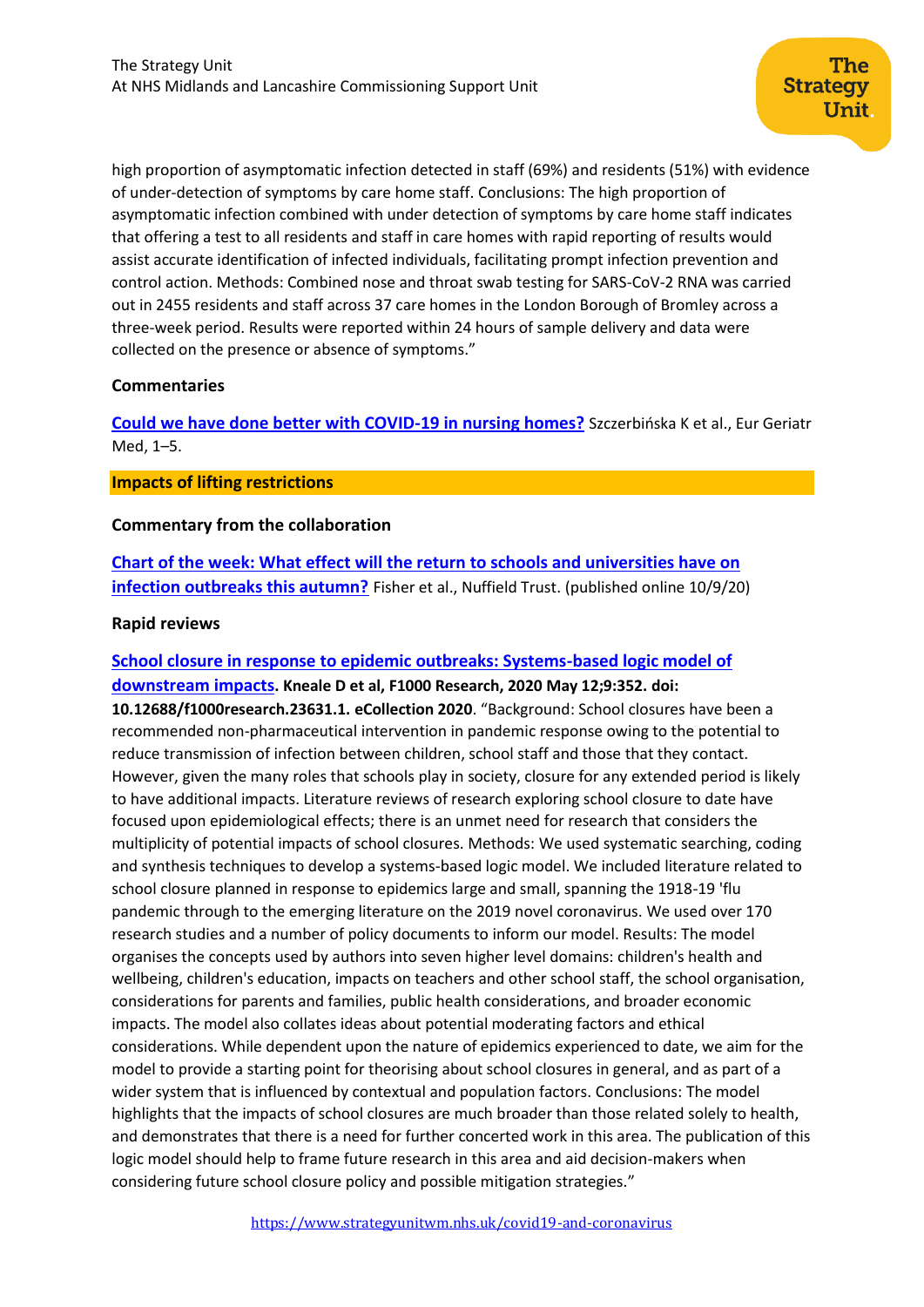### **[Making sense of the research on COVID-19 and school reopenings](https://www.researchgate.net/profile/Benjamin_Abbott2/publication/343635569_Making_sense_of_the_research_on_COVID-19_and_school_reopenings/links/5f354c0ea6fdcccc43c5c949/Making-sense-of-the-research-on-COVID-19-and-school-reopenings.pdf). Abbott BW et al.,**

**Brigham Young University.** "1. Children (0-10 years old) and adolescents (11-18) are not immune to COVID-19, though the disease is usually less severe and less easily transmitted by children. Children may be one-third to one-half as susceptible to COVID-19 as middle-aged adults, though adolescents show intermediate to near-adult susceptibility and transmission. Transmission by children appears to account for a small minority of overall community and household cases (likely no more than 5 to 10%). 2. Evidence on teachers' risk of infection in school reopenings is limited. Risk of infection may vary based on the school type (lower in elementary, higher in junior high and high school), though this is not well established. Adult to adult contacts within schools may be the greatest risk for teachers. Protective measures are needed because 1 in 4 teachers is in a high-risk category for COVID-1919. 3. Many countries have reopened primary and secondary schools with safe outcomes for students and teachers. Some outbreaks have occurred, particularly associated with high schools15–17. Factors increasing likelihood of success seem to include: low community spread, preventive measures at school (social distancing, masking, handwashing), rapid testing, contacttracing, and cohorting. 4. No countries have attempted to reopen schools with the level of community spread that the U.S. is currently experiencing. Daily cases in countries that have reopened successfully are typically below 20 per million people. That number is currently 199 for the U.S. and 120 for Utah. Early reports from U.S. districts that have reopened suggest frequent exposures, highlighting how reducing community spread should be paramount. 5. There are substantial risks and costs associated with not reopening schools, especially for primary and secondary school children, including decreased psychological wellbeing, social development, educational progress, nutrition, and safety. While risks can be dependent on or mitigated by family circumstances for some, many children are highly vulnerable to harm from full school shutdowns. 6. Safe reopenings cannot be achieved by interventions at school alone. In-school protective measures must be implemented along with family actions and community support to lower student, teacher, and community infection rates. 7. Observational and modeling studies suggest that risk of outbreaks is very high in colleges and universities. This is due to residential and nonresidential student interactions and high transmission among young adults. Widespread and rapid testing, a large quarantine capacity, and a sustained level of vigilance will be needed before campuses can be safely reopened for in-person instruction, even with mask-wearing and social distancing practices in place for classrooms."

#### **Emerging evidence**

**[Prospective active national surveillance of preschools and primary schools for SARS-CoV-2](https://assets.publishing.service.gov.uk/government/uploads/system/uploads/attachment_data/file/914700/sKIDs_Phase1Report_01sep2020.pdf)  [infection and transmission in England, June 2020 \(sKIDs COVID-19 surveillance in school](https://assets.publishing.service.gov.uk/government/uploads/system/uploads/attachment_data/file/914700/sKIDs_Phase1Report_01sep2020.pdf)  [KIDs\)](https://assets.publishing.service.gov.uk/government/uploads/system/uploads/attachment_data/file/914700/sKIDs_Phase1Report_01sep2020.pdf). Ladhani S, Public Health England**. "A total of 12,026 participants in 131 schools had 43,039 swabs taken. SARS-CoV-2 infection rate of 3.9 /100,000/week (1/25,674; 95% CI, 0.10 to 21.7) in students and 11.3/100,000/week (2/17,695; 95% CI, 1.4-40.8) in staff. Where a SARS-CoV-2 positive case was identified, there were no additional cases in the household, class bubble or wider education setting when tested. SARS-CoV-2 seropositivity was 10.6% (86/814; 95%CI, 8.5-12.9%) in students and 12.7% (167/1316; 95%CI, 10.9- 14.6%) in staff (p=0.14). Non-white ethnicity, a history of COVID-19 like symptoms and having a healthcare worker in the household were significantly associated with seropositivity in both students and staff, but not school attendance, time spent in school or level of contact between staff and students. SARS-CoV-2 infection and transmission rates were low in preschool and primary schools under surveillance. Seropositivity rates in students and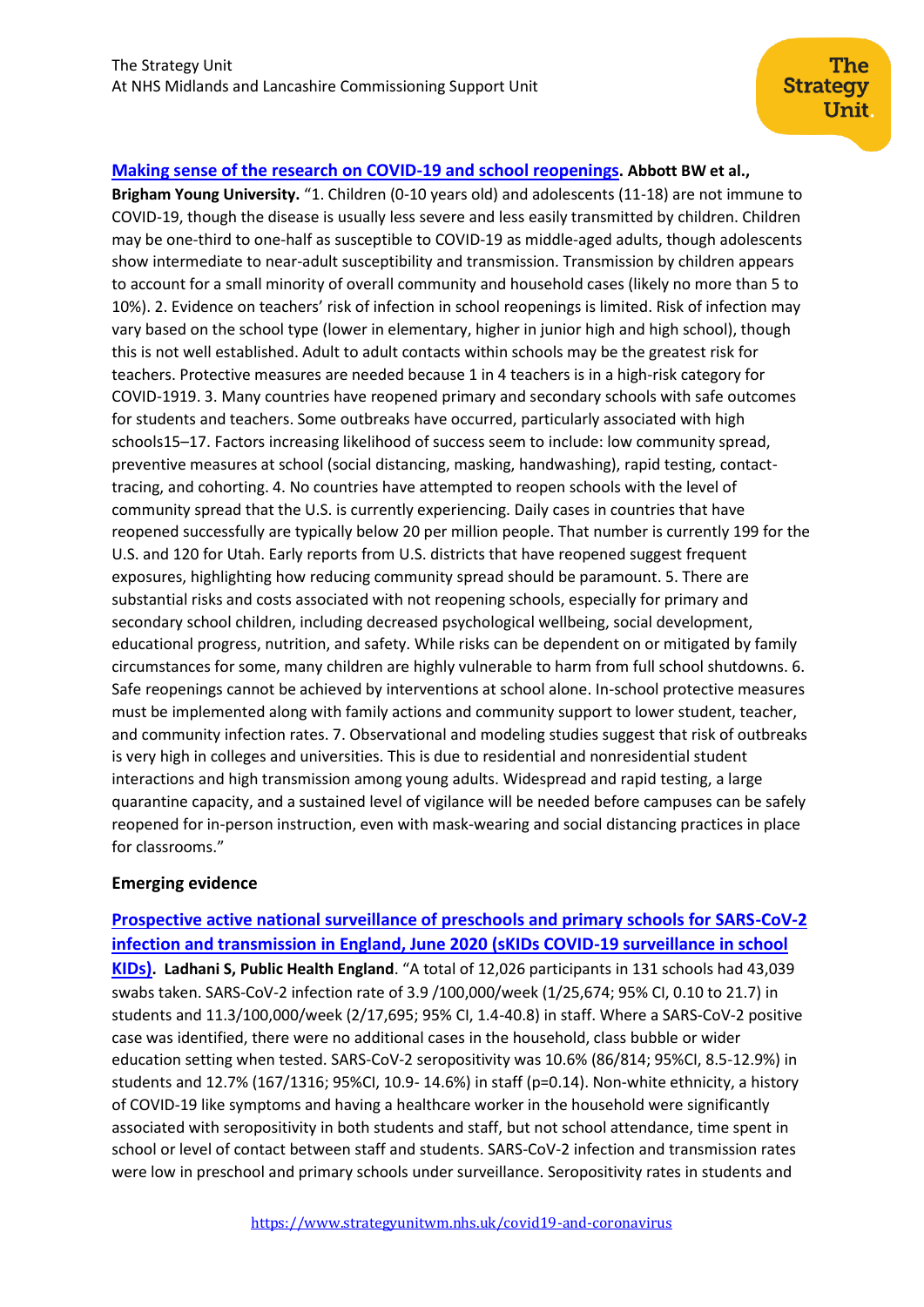staff were similar and not associated with school attendance during the lockdown. Similar studies are needed in secondary schools and higher educational settings."

#### **[Apart but not Alone? A cross-sectional study of neighbour support in a major UK urban](https://emeraldopenresearch.com/articles/2-37/v1)**

**[area during the COVID-19 lockdown](https://emeraldopenresearch.com/articles/2-37/v1). Jones M et al., Emerald Open Research**. "Evidence from a range of major public health incidents shows that neighbour-based action can have a critical role in emergency response, assistance and recovery. However, there is little research to date on neighbour-based action during the 2020 coronavirus pandemic. This article reports on a survey of people engaged in supporting their neighbours in weeks three and four of the UK COVID-19 lockdown. Members of area-based and community of interest COVID-19 support groups in the Bristol conurbation were invited to complete an online survey. Of 1,255 people who clicked on the survey link, 862 responded; of these, 539 responses were eligible for analysis. Respondents reported providing a wide range of support that went beyond health information, food and medical prescription assistance, to include raising morale through humour, creativity and acts of kindness and solidarity. A substantial proportion felt that they had become more involved in neighbourhood life following the lockdown and had an interest in becoming more involved in future. Neighbour support spanned all adult age groups, including older people categorised as being at-risk to the virus. With respect to most measures, there were no differences in the characteristics of support between respondents in areas of higher and lower deprivation. However, respondents from more deprived areas were more likely to state that they were involved in supporting certain vulnerable groups. As with previous research on major social upheavals, our findings suggest that responses to the viral pandemic and associated social restrictions may increase existing social and health inequalities, and further research should explore this issue in more depth."

# **[Impact of lockdown on Covid-19 case fatality rate and viral mutations spread in 7](https://www.ncbi.nlm.nih.gov/pmc/articles/pmid/32878627/)  [countries in Europe and North America](https://www.ncbi.nlm.nih.gov/pmc/articles/pmid/32878627/). Pachetti M et al., J Transl Med 2020 Sep**

**2;18(1):338. doi: 10.1186/s12967-020-02501-x**. "In this study we analyse how different lockdown strategies and PCR testing capability adopted by Italy, France, Germany, Spain, Sweden, UK and USA have influenced the Case Fatality Rate and the viral mutations spread. We calculated case fatality rates by dividing the death number of a specific day by the number of patients with confirmed COVID-19 infection observed 14 days before and normalized by a ρ factor which takes into account the diagnostic PCR testing capability of each Country and the number of positive cases detected. We notice the stabilization of a clear pattern of mutations at sites nt241, nt3037, nt14408 and nt23403. A novel nonsynonymous SARS-CoV-2 mutation in the spike protein (nt24368) has been found in genomes sequenced in Sweden, which enacted a soft lockdown strategy. Strict lockdown strategies together with a wide diagnostic PCR testing of the population were correlated with a relevant decline of the case fatality rate in different Countries. The emergence of specific patterns of mutations concomitant with the decline in case fatality rate needs further confirmation and their biological significance remains unclear."

#### **[A Harm Reduction Approach to the Ethical Management of the COVID-19 Pandemic](https://academic.oup.com/phe/advance-article/doi/10.1093/phe/phaa026/5899250).**

**Weinstock D, Public Health Ethics. phaa026. https://doi.org/10.1093/phe/phaa026**. "The postconfinement phase of the COVID-19 pandemic will require that governments navigate more complex ethical questions than had occurred in the initial, 'curve-flattening' phase, and that will occur when the pandemic is in the past. By looking at the unavoidable harms involved in the confinement and quarantine methods employed during the initial phase of the pandemic, we can develop a harm reduction approach to managing the phase during which society will be gradually reopened in a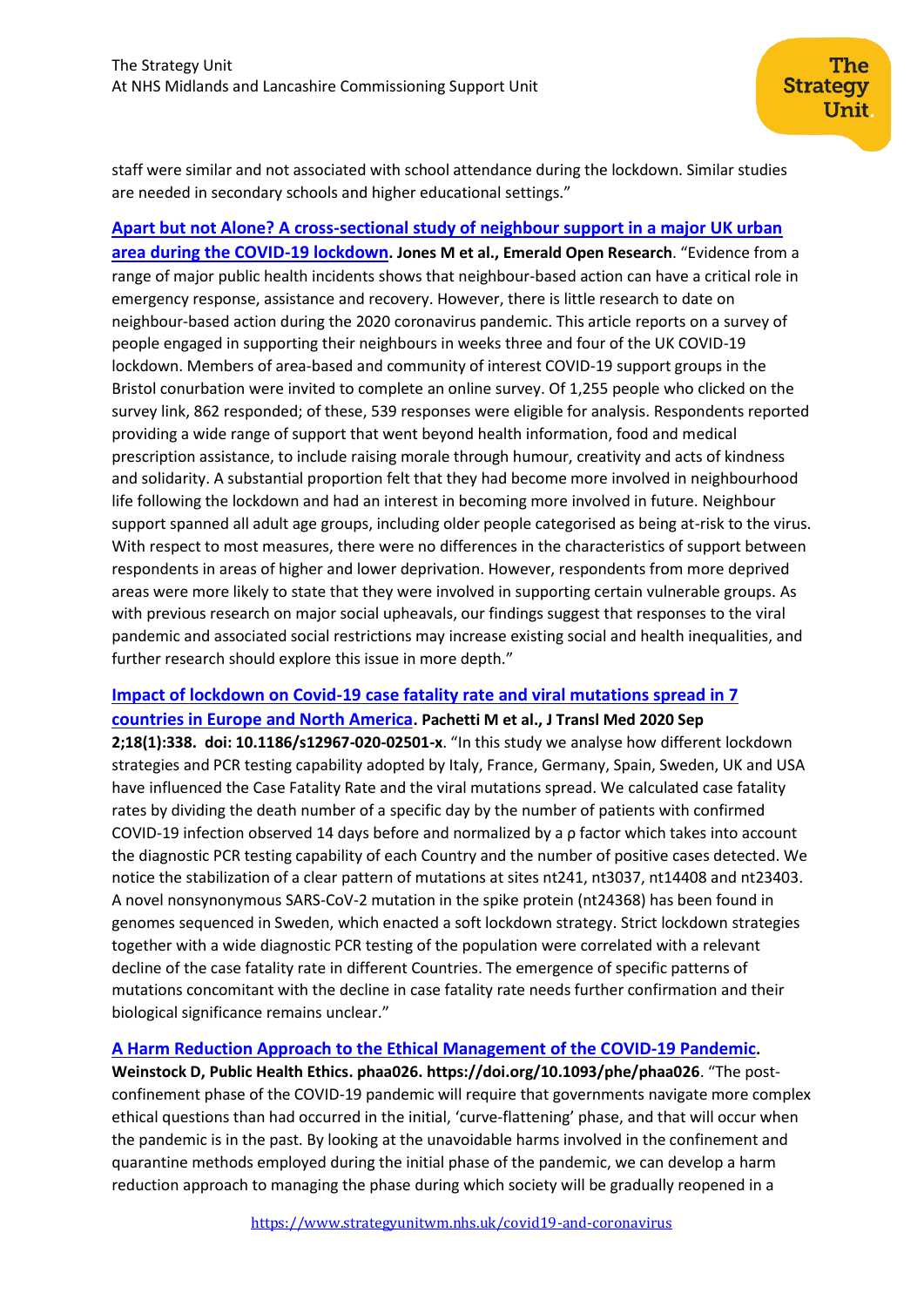context of managed risk. The principles that are at the heart of such an approach include a reckoning with all of the harms involved in policy choice, including harms that might be given rise to by policy implementation itself; a focus on the harms to which already vulnerable populations are susceptible; and a strong preference for policies that economize on the use of prohibitions and of coercive state enforcement, and that instead emphasize the agency of citizens in realizing health-promoting behavior change. This framework is applied to a policy proposal that has been discussed in policy circles in a number of countries, that of immunity 'passports', and to policies that emphasize the creative use of space and time to achieve physical distancing goals."

### **Decision making in a crisis. [First responses to the coronavirus pandemic](https://www.instituteforgovernment.org.uk/sites/default/files/publications/decision-making-crisis.pdf). Institute for**

**Government.** "Over the course of a few weeks, ministers were forced to take big decisions at high speed, with limited information, and with the global picture constantly changing. The analysis in this report focuses on three core areas of decision making: the economic support package, the commitment to conducting 100,000 tests per day by 30 April, and imposing a lockdown. It identifies where good decisions were made and what it was about them that made them successful, and finds common causes of poor decision making."

**[The economics of the COVID-19 pandemic: an assessment](https://academic.oup.com/oxrep/advance-article/doi/10.1093/oxrep/graa036/5899022). Susskind D & Vines D, Oxford Review of Economic Policy, graa036. https://doi.org/10.1093/oxrep/graa036**."The COVID-19 pandemic has created both a medical crisis and an economic crisis. As others have noted, we face challenges just as big as those in the Spanish Flu Pandemic and the Great Depression—all at once. The tasks facing policy-makers are extraordinary. Many new kinds of intervention are urgently required. This issue of the Oxford Review of Economic Policy has two objectives. The first is to explore these new interventions: evaluating their use, suggesting how they might be improved, and proposing alternatives. The second is to show that the challenges facing us are global and will require international cooperation if they are to be dealt with effectively. This short introductory essay positions the papers in the issue within an overall conceptual framework, with the aim of telling an overarching story about the pandemic."

#### **[Quantifying the impact of non-pharmaceutical interventions during the COVID-19](https://watermark.silverchair.com/utaa025.pdf)**

**outbreak – [The case of Sweden.](https://watermark.silverchair.com/utaa025.pdf) Cho W, The Econometrics Journal, 1-25.** "This paper estimates the effect of non-pharmaceutical intervention (NPI) policies on public health during the COVID-19 outbreak by considering a counterfactual case for Sweden. Using a synthetic control approach, I find that strict initial lockdown measures play an important role in limiting the spread of the COVID-19 infection as the infection cases in Sweden would have been reduced by almost 75 percent had its policymakers followed stricter containment policies. As people dynamically adjust their behaviour in response to information and policies, the impact of NPIs becomes visible with a time lag of around five weeks. Supplementary robustness checks and an alternative difference-in-differences framework analysis do not fundamentally alter the main conclusions. Finally, extending the analysis to excess mortality, I find that the lockdown measures would have been associated with a lower excess mortality in Sweden by 25 percentage points, with a steep age gradient of 29 percentage points for the most vulnerable elderly cohort. The outcome of this study can assist policymakers in laying out future guidelines to further protect public health, as well as facilitate plans for economic recovery."

**[A COVID-19-Based Modified Epidemiological Model and Technological Approaches to Help](https://www.mdpi.com/1424-8220/20/17/4967)  [Vulnerable Individuals Emerge from the Lockdown in the UK](https://www.mdpi.com/1424-8220/20/17/4967). Anderez DO et al., Sensors 20**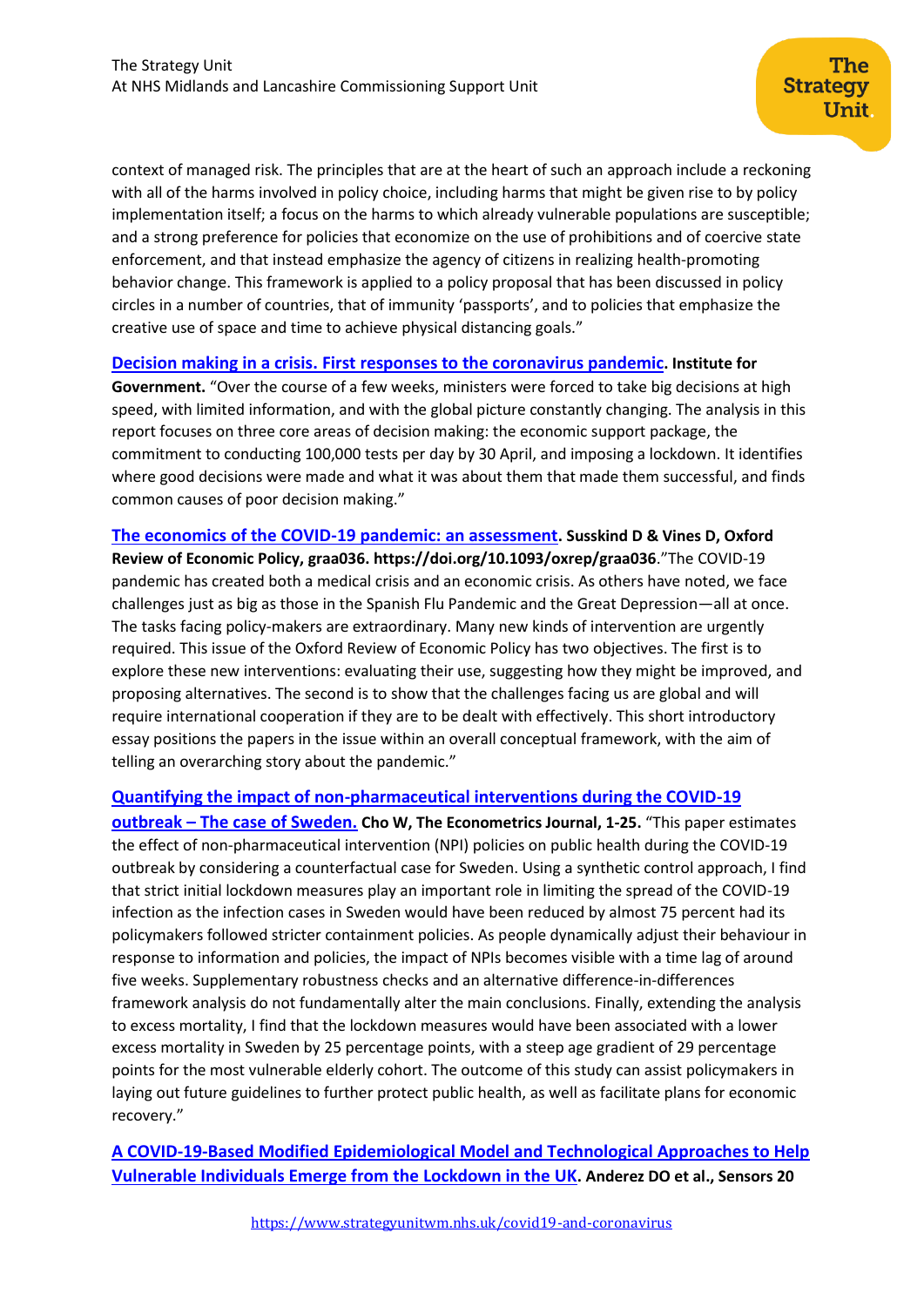**(17) 4967**. "COVID-19 has shown a relatively low case fatality rate in young healthy individuals, with the majority of this group being asymptomatic or having mild symptoms. However, the severity of the disease among the elderly as well as in individuals with underlying health conditions has caused significant mortality rates worldwide. Understanding this variance amongst different sectors of society and modelling this will enable the different levels of risk to be determined to enable strategies to be applied to different groups. Long-established compartmental epidemiological models like SIR and SEIR do not account for the variability encountered in the severity of the SARS-CoV-2 disease across different population groups. The objective of this study is to investigate how a reduction in the exposure of vulnerable individuals to COVID-19 can minimise the number of deaths caused by the disease, using the UK as a case study. To overcome the limitation of long-established compartmental epidemiological models, it is proposed that a modified model, namely SEIR-v, through which the population is separated into two groups regarding their vulnerability to SARS-CoV-2 is applied. This enables the analysis of the spread of the epidemic when different contention measures are applied to different groups in society regarding their vulnerability to the disease. A Monte Carlo simulation (100,000 runs) along the proposed SEIR-v model is used to study the number of deaths which could be avoided as a function of the decrease in the exposure of vulnerable individuals to the disease. The results indicate a large number of deaths could be avoided by a slight realistic decrease in the exposure of vulnerable groups to the disease. The mean values across the simulations indicate 3681 and 7460 lives could be saved when such exposure is reduced by 10% and 20% respectively. From the encouraging results of the modelling a number of mechanisms are proposed to limit the exposure of vulnerable individuals to the disease. One option could be the provision of a wristband to vulnerable people and those without a smartphone and contact-tracing app, filling the gap created by systems relying on smartphone apps only. By combining very dense contact tracing data from smartphone apps and wristband signals with information about infection status and symptoms, vulnerable people can be protected and kept safer."

#### **[An analysis of the policy responses to the COVID-19 pandemic in France, Belgium, and](https://www.sciencedirect.com/science/article/pii/S2211883720300940)**

**[Canada](https://www.sciencedirect.com/science/article/pii/S2211883720300940). Desson Z et al., Health Policy and Technology, pre-proof**. "This paper presents an overview and comparative analysis of the epidemiological situation and the policy responses in France, Belgium, and Canada during the early stages of the 2020 Covid-19 pandemic (Feb.-Aug. 2020). These three countries are compared because they represent a spectrum of different governance structures while also being OECD nations that are similar in many other respects. Methods: A rapid review of primary data from the three countries was conducted. Data was collected from official government documents whenever possible, supplemented by information from international databases and local media reports. The data was then analyzed to identify common patterns as well as significant divergences across the three countries, especially in the areas of health policy and technology use. Results: France, Belgium and Canada faced differing epidemiological situations during the Covid-19 pandemic, and the wide variety of policy actions taken appears to be linked to existing governance and healthcare structures. The varying degrees of federalism and regional autonomy across the three countries highlight the different constraints faced by national policy-makers within different governance models. Conclusions: The actions taken by all three countries appear to have been largely dictated by existing health system capacity, with increasing federalism associated with more fragmented strategies and less coordination across jurisdictions. However, the implications of certain policies related to economic resilience and health system capacity cannot yet be fully evaluated and may even prove to have net negative impacts into the future."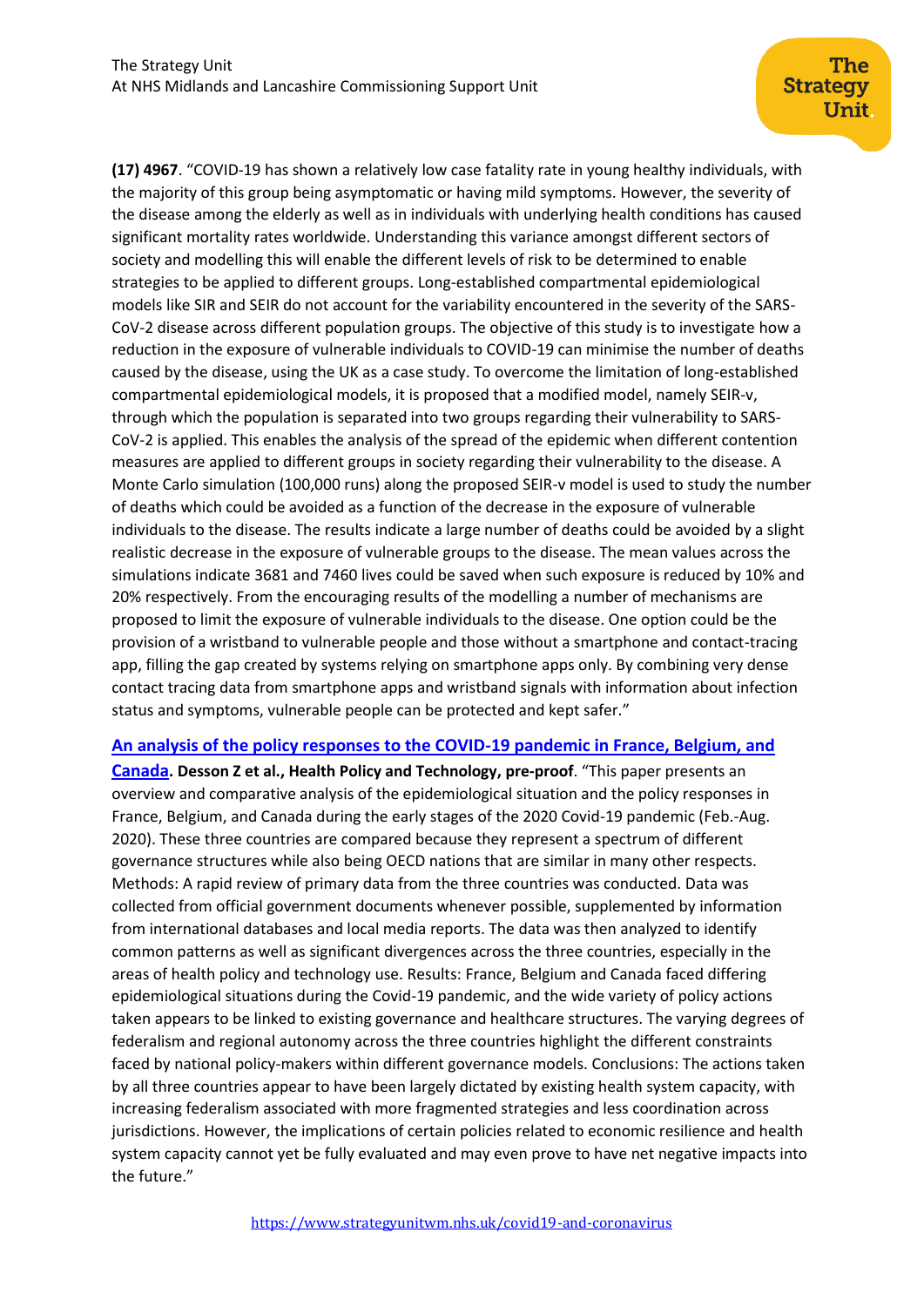

#### **Commentaries**

**[Resurgence of covid-19 in Japan](https://www.bmj.com/content/370/bmj.m3221.long)**. Shimizu K, BMJ, 370:m3221

**[Covid-19: breaking the chain of household transmission](https://www.bmj.com/content/370/bmj.m3181.long)**. Haroon S, BMJ, 370:m3181.

#### **Useful resources**

Public Health Wales have prepared a [series of rapid evidence summaries](http://www.publichealthwalesobservatory.wales.nhs.uk/coronavirus-covid-19-publications) in response to the question: What evidence is there to inform the development and safe delivery of <sup>a</sup> COVID-19 mass vaccination campaign in developed countries that maximises uptake and minimises the risk of infection?

#### **Long term rehabilitation needs**

#### **Guidance**

**[COVID-19: long-term health effects](https://www.gov.uk/government/publications/covid-19-long-term-health-effects/covid-19-long-term-health-effects)**. Public Health England. (published online 7/9/20).

#### **Rapid reviews**

# **[Clinical characteristics, cause analysis and infectivity of COVID‐19 nucleic acid re‐positive](https://onlinelibrary.wiley.com/doi/abs/10.1002/jmv.26491)  [patients: A literature review](https://onlinelibrary.wiley.com/doi/abs/10.1002/jmv.26491). Li Y et al., Journal of Medical Virology,**

**https://doi.org/10.1002/jmv.26491. "**Coronavirus disease 2019 (COVID‐19) poses a serious threat to human health and lives. The virus is still spreading throughout the world, and the cumulative number of confirmed cases is increasing. After patients with COVID‐19 are treated and discharged, some have repeated clinical symptoms and become positive for nucleic acid tests a second time. Through analysis and review of the existing literature, the proportion of re‐positive patients in the discharged patient population and their clinical characteristics were systematically described for the first time. Furthermore, an in-depth analysis of the causes of re-positive nucleic acid tests and the potential transmission of the disease provides the basis for the management and protection of discharged patients with COVID‐19."

#### **Emerging evidence**

#### **[Development of an integrated rehabilitation pathway for individuals recovering from](https://www.medicaljournals.se/jrm/content/html/10.2340/16501977-2727)**

**[covid-19 in the community.](https://www.medicaljournals.se/jrm/content/html/10.2340/16501977-2727) Sivan M et al., J Rehab Med, 52 (8).** "Objective: COVID-19 is a multisystem illness with considerable long-term physical, psychological, cognitive, social and vocational sequelae in survivors. The aim of this study is to describe the development of an integrated rehabilitation pathway using tele-medicine approach to manage these sequelae in a systematic and efficient way. Methods: A multidisciplinary team of professionals used a consensus method to define pathway referral criteria based on the COVID-19 Yorkshire Rehabilitation Screen (C19-YRS) telephone screening tool developed previously by the team. Specialists needed for the pathway to operate were also decided. Results: A rehabilitation pathway, which spans the acute hospital trust, community trust and primary care service within the UK National Health Service (NHS) service model was developed. C19-YRS referral criteria thresholds for informing the decision making process were defined. A dedicated multidisciplinary COVID-19 rehabilitation team is responsible for dealing with the management of complex cases with needs spanning across multiple domains of the health condition. Conclusion: An integrated COVID-19 rehabilitation pathway based on our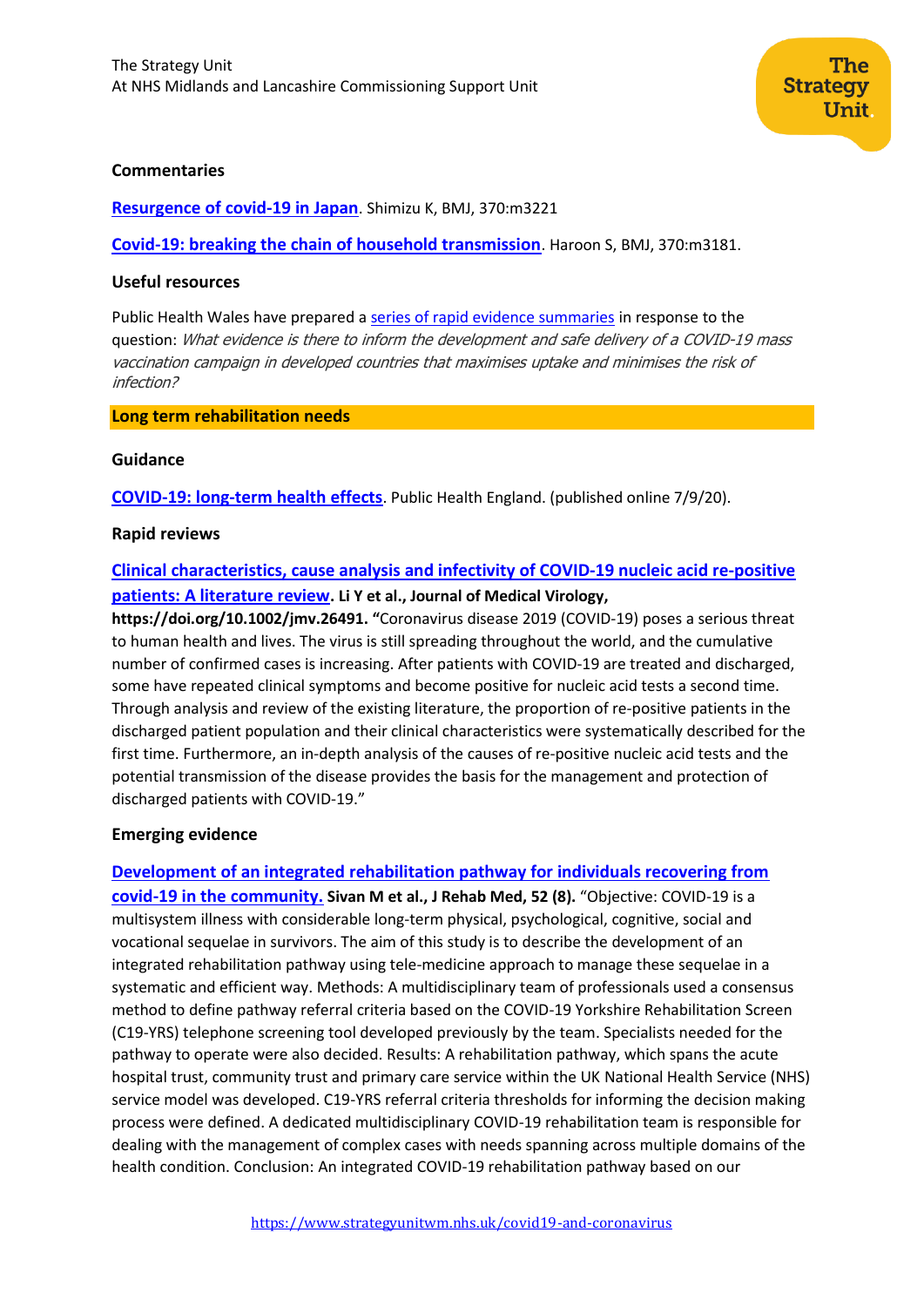previously published C19-YRS tool is proposed. Future research is needed for validation of the pathway. We recommend health services dealing with the pandemic to adopt such a pathway to manage the care of the COVID-19 survivors in the community."

The

Unit.

**Strategy** 

**[Mental and behavioural disorders and COVID-19-associated death in older people](https://www.cambridge.org/core/services/aop-cambridge-core/content/view/CF65061A555B36142962E59E3CA89481/S2056472420000873a.pdf/div-class-title-mental-and-behavioural-disorders-and-covid-19-associated-death-in-older-people-div.pdf). Boland B & Gale T, British Journal of Psychiatry, 6, e101, 1–3.** "Health factors such as diabetes, severe obesity and chronic kidney disease are all associated with a more severe outcome following coronavirus disease 2019 (COVID-19) infection. However, there has been little exploration into the impact of mental and behavioural disorders on outcomes associated with COVID-19. We investigated outcomes for older people who used mental health services. Those who had a COVID-19-associated death had previously rated worse across a range of health and social problems, including mental health related problems. Our findings evidence the need to urgently explore whether mental and behavioural disorders should also be considered a health risk factor for a more severe outcome from COVID-19 infection in older people."

### **Commentaries**

**[Why the biopsychosocial model needs to be the underpinning philosophy in rehabilitation](https://ihj.bmj.com/content/2/1/e000043)  [pathways for patients recovering from COVID-19](https://ihj.bmj.com/content/2/1/e000043)**. Wainwright TW & Low M, Integrated Healthcare Journal, 2 (1).

**[Anticipating the long-term cardiovascular effects of COVID-19](https://link.springer.com/article/10.1007/s11239-020-02266-6)**. Becker RC, Journal of Thrombosis and Thrombolysis.

**[COVID-19 and its impact on neurological manifestations and mental health: the present](https://www.ncbi.nlm.nih.gov/pmc/articles/PMC7457899/)  [scenario](https://www.ncbi.nlm.nih.gov/pmc/articles/PMC7457899/)**. Sultana S & Ananthapur V, Neurol Sci, 31, 1–6.

**[Neuropsychological consequences of Covid-19](https://www.tandfonline.com/doi/full/10.1080/09602011.2020.1808483)**. Wilson BA et al., Journal of Neuropsychological Rehabilitation, 30 (9).

**[Effect of COVID-19 on the Organs](https://www.ncbi.nlm.nih.gov/pmc/articles/PMC7470660/)**. Jain U, Cureus, 12(8): e9540.

#### **Screening and testing**

#### **Guidance**

**[Coronavirus \(COVID-19\): getting tested \(updated\).](https://www.gov.uk/guidance/coronavirus-covid-19-getting-tested)** Department of Health and Social Care. (last updated 7/9/20).

#### **Rapid reviews**

**[Digital contact tracing technologies in epidemics: a rapid review.](https://www.cochranelibrary.com/cdsr/doi/10.1002/14651858.CD013699/full) Anglemeyer A et al., Cochrane Database of Systematic Reviews (18/8/20).** "The effectiveness of digital solutions is largely unproven as there are very few published data in real‐world outbreak settings. Modelling studies provide low‐certainty evidence of a reduction in secondary cases if digital contact tracing is used together with other public health measures such as self‐isolation. Cohort studies provide very low‐certainty evidence that digital contact tracing may produce more reliable counts of contacts and reduce time to complete contact tracing. Digital solutions may have equity implications for at‐risk populations with poor internet access and poor access to digital technology. Stronger primary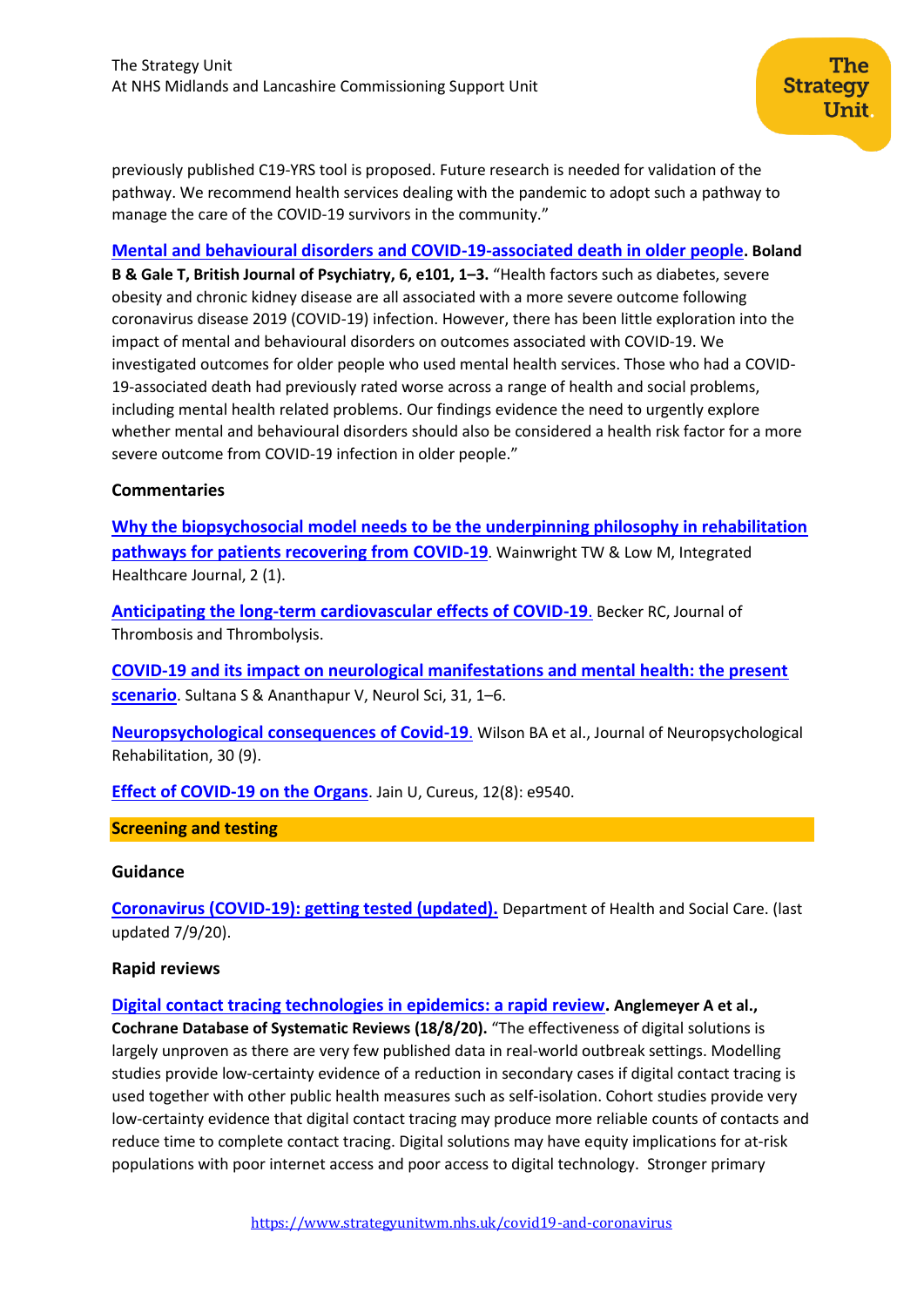research on the effectiveness of contact tracing technologies is needed, including research into use of digital solutions in conjunction with manual systems, as digital solutions are unlikely to be used alone in real‐world settings. Future studies should consider access to and acceptability of digital solutions, and the resultant impact on equity. Studies should also make acceptability and uptake a primary research question, as privacy concerns can prevent uptake and effectiveness of these technologies."

# **[Rapid, point‐of‐care antigen and molecular‐based tests for diagnosis of SARS‐CoV‐2](https://www.cochranelibrary.com/cdsr/doi/10.1002/14651858.CD013705/full)**

# **[infection](https://www.cochranelibrary.com/cdsr/doi/10.1002/14651858.CD013705/full). Dinnes J, Cochrane Database of Systematic Reviews,**

**https://doi.org/10.1002/14651858.CD013705**. "This review identifies early‐stage evaluations of point-of-care tests for detecting SARS-CoV-2 infection, largely based on remnant laboratory samples. The findings currently have limited applicability, as we are uncertain whether tests will perform in the same way in clinical practice, and according to symptoms of COVID‐19, duration of symptoms, or in asymptomatic people. Rapid tests have the potential to be used to inform triage of RT‐PCR use, allowing earlier detection of those testing positive, but the evidence currently is not strong enough to determine how useful they are in clinical practice. Prospective and comparative evaluations of rapid tests for COVID‐19 infection in clinically relevant settings are urgently needed. Studies should recruit consecutive series of eligible participants, including both those presenting for testing due to symptoms and asymptomatic people who may have come into contact with confirmed cases. Studies should clearly describe symptomatic status and document time from symptom onset or time since exposure. Point-of-care tests must be conducted on samples according to manufacturer instructions for use and be conducted at the point of care. Any future research study report should conform to the Standards for Reporting of Diagnostic Accuracy (STARD) guideline."

# **Emerging evidence**

**[Anosmia and Ageusia as Predictive Signs of COVID-19 in HealthcareWorkers in Italy: A](https://www.mdpi.com/2077-0383/9/9/2870)  [Prospective Case-Control Study](https://www.mdpi.com/2077-0383/9/9/2870). La Torre G et al., Journal of Clinical Medicine**. "Background: The aim of this study was to investigate the diagnostic accuracy of symptoms and signs in healthcare workers (HCW) with Sars-CoV-2. Methods: This was a case-control study. Cases consisted of symptomatic healthcare workers who had a positive SARS-CoV-2 real-time polymerase chain reaction (RT-PCR) test, while controls were symptomatic healthcare workers with a negative RT-PCR test. For each symptom, ROCs were plotted. Diagnostic accuracy was calculated using the sensitivity, specificity, and positive and negative predictive values. A logistic regression analysis was carried out for calculating the OR (95% CI) for each symptom associated to the SARS-CoV-2 positivity. Results: We recruited 30 cases and 75 controls. Fever had the best sensitivity while dyspnea, anosmia, and ageusia had the highest specificity. The highest PPVs were found again for dyspnea (75%), anosmia (73.7%), and ageusia (66.7%). Lastly, the highest NPVs were related to anosmia (81.4%) and ageusia (79.3%). Anosmia (OR = 14.75; 95% CI: 4.27–50.87), ageusia (OR = 9.18; 95% CI: 2.80–30.15), and headache (OR = 3.92; 95% CI: 1.45–10.56) are significantly associated to SARS-CoV-2 positivity. Conclusions: Anosmia and ageusia should be considered in addition to the well-established fever, cough, and dyspnea. In a resource-limited setting, this method could save time and money."

# **[Universal Shelter-in-Place Versus Advanced Automated Contact Tracing and Targeted](https://www.ncbi.nlm.nih.gov/pmc/articles/pmid/32861334/)  [Isolation: A Case for 21st-Century Technologies for SARS-CoV-2 and Future Pandemics](https://www.ncbi.nlm.nih.gov/pmc/articles/pmid/32861334/).**

**Nuzzo A et al., Mayo Clin Proc, 95(9):1898-1905.** "Objective: To model and compare effect of digital contact tracing versus shelter-in-place on severe acute respiratory syndrome - coronavirus 2 (SARS-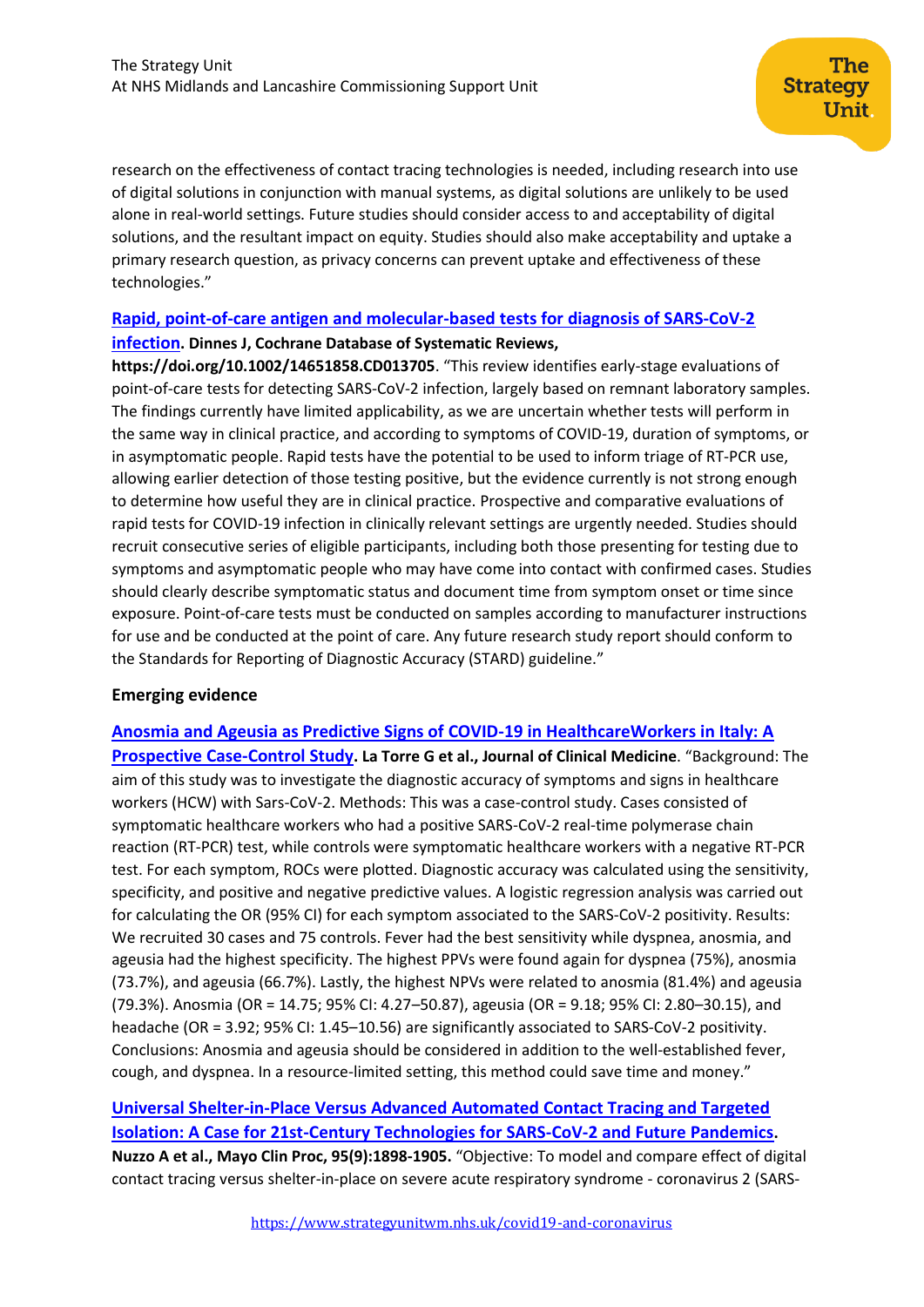CoV-2) spread. Methods: Using a classical epidemiologic framework and parameters estimated from literature published between February 1, 2020, and May 25, 2020, we modeled two nonpharmacologic interventions - shelter-in-place and digital contact tracing - to curb spread of SARS-CoV-2. For contact tracing, we assumed an advanced automated contact tracing (AACT) application that sends alerts to individuals advising self-isolation based on individual exposure profile. Model parameters included percentage population ordered to shelter-in-place, adoption rate of AACT, and percentage individuals who appropriately follow recommendations. Under influence of these variables, the number of individuals infected, exposed, and isolated were estimated. Results: Without any intervention, a high rate of infection (>10 million) with early peak is predicted. Shelter-in-place results in rapid decline in infection rate at the expense of impacting a large population segment. The AACT model achieves reduction in infected and exposed individuals similar to shelter-in-place without impacting a large number of individuals. For example, a 50% AACT adoption rate mimics a shelter-in-place order for 40% of the population and results in a greater than 90% decrease in peak number of infections. However, as compared to shelter-in-place, with AACT significantly fewer individuals would be isolated. Conclusion: Wide adoption of digital contact tracing can mitigate infection spread similar to universal shelter-in-place, but with considerably fewer individuals isolated."

# **[An Integrated Strategy for the Prevention of SARS-CoV-2 Infection in Healthcare Workers:](https://www.ncbi.nlm.nih.gov/pmc/articles/pmid/32785110/)  [A Prospective Observational Study](https://www.ncbi.nlm.nih.gov/pmc/articles/pmid/32785110/). Cattelan AM et al., Int J Environ Res Public Health,**

**17(16):E5785. doi: 10.3390/ijerph17165785**. "Background: Since the beginning of SARS-CoV-2 outbreak, a large number of infections have been reported among healthcare workers (HCWs). The aim of this study was to investigate the occurrence of SARS-CoV-2 infection among HCWs involved in the first management of infected patients and to describe the measures adopted to prevent the transmission in the hospital. Methods: This prospective observational study was conducted between February 21 and April 16, 2020, in the Padua University Hospital (north-east Italy). The infection control policy adopted consisted of the following: the creation of the "Advanced Triage" area for the evaluation of SARS-CoV-2 cases, and the implementation of an integrated infection control surveillance system directed to all the healthcare personnel involved in the Advance Triage area. HCWs were regularly tested with nasopharyngeal swabs for SARS-CoV-2; body temperature and suggestive symptoms were evaluated at each duty. Demographic and clinical data of both patients and HCWs were collected and analyzed; HCWs' personal protective equipment (PPE) consumption was also recorded. The efficiency of the control strategy among HCWs was evaluated identifying symptomatic infection (primary endpoint) and asymptomatic infection (secondary endpoint) with confirmed detection of SARS-CoV-2. Results: 7595 patients were evaluated in the Advanced Triage area: 5.2% resulted positive and 72.4% was symptomatic. The HCW team was composed of 60 members. A total of 361 nasopharyngeal swabs were performed on HCWs. All the swabs resulted negative and none of the HCWs reached the primary or the secondary endpoint. Conclusions: An integrated hospital infection control strategy, consisting of dedicated areas for infected patients, strict measures for PPE use and mass surveillance, is successful to prevent infection among HCWs."

# **Commentary**

**[Airborne transmission of covid-19](https://www.bmj.com/content/370/bmj.m3206.long)**. Wilson N, BMJ, 370:m3206.

**[Covid-19 mass testing programmes](https://www.bmj.com/content/370/bmj.m3262.long)**. Raffle AE, BMJ, 370:m3262.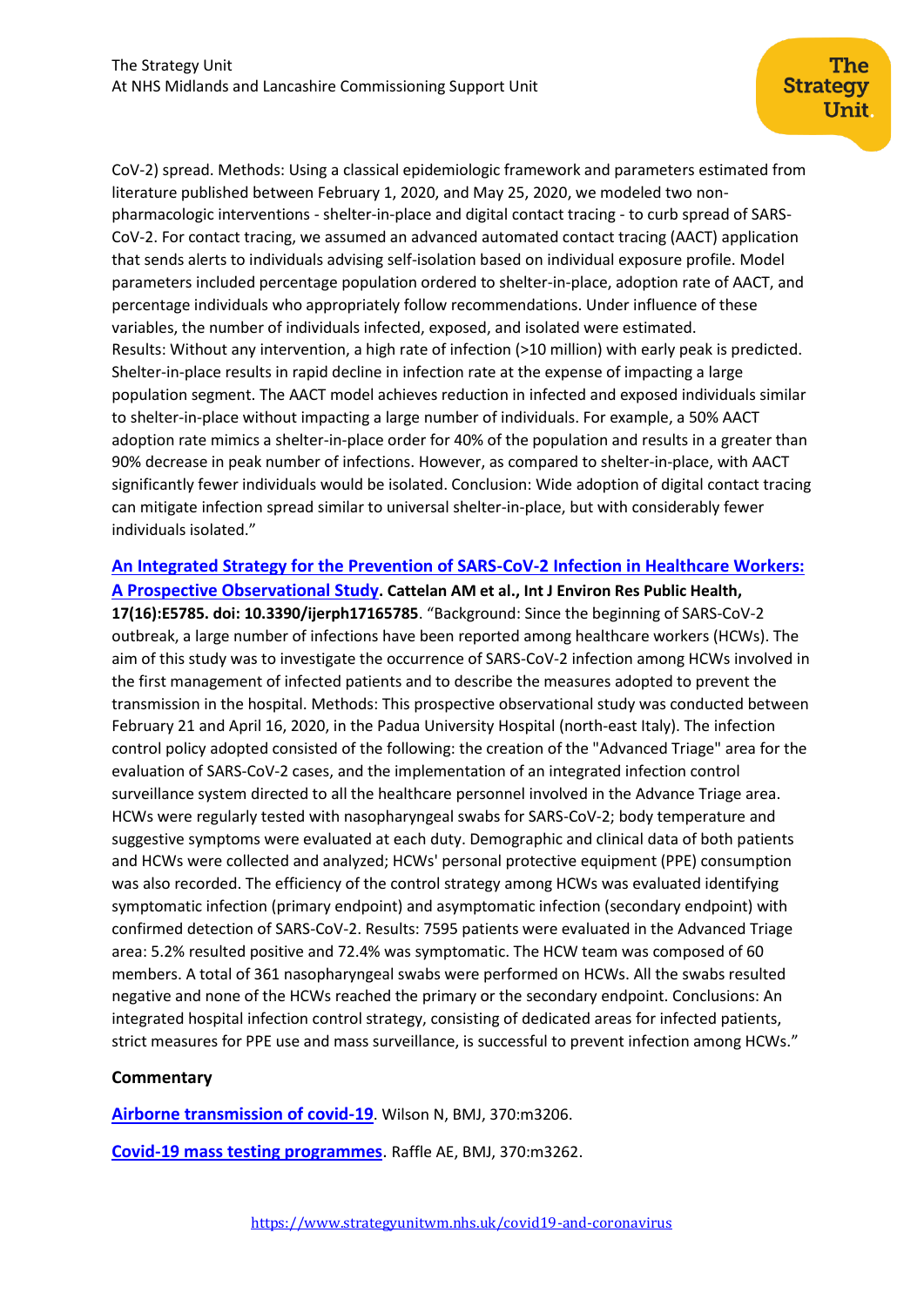# **[Covid-19: Is local contact tracing the answer?](https://www.bmj.com/content/370/bmj.m3248)** Iacobucci G, BMJ, 370:m3248.

### **Broader impacts on health outcomes**

#### **Commentary from the collaboration**

**[The Health Foundation COVID-19 Survey](https://www.health.org.uk/sites/default/files/upload/publications/2020/20200906-Health-Foundation-Ipsos-MORI-polling-on-COVID19-July2020.pdf) – second poll**. The Health Foundation & Ipsos MORI. (published online September 2020).

#### **Rapid reviews**

#### *Mental health*

**[The psychosocial impact of flu influenza pandemics on healthcare workers and lessons](https://link.springer.com/article/10.1007/s00038-020-01463-7)  [learnt for the COVID-19 emergency: a rapid review](https://link.springer.com/article/10.1007/s00038-020-01463-7)**. **Barello S et al., International Journal of Public Health**. "Across all the studies—both qualitative and quantitative—HCWs working during the epidemic reported frequent concerns regarding their own health and the fear of infecting their families, friends and colleagues. Moreover, social isolation, uncertainty, fears of stigmatization and reluctance to work or considering absenteeism were frequently reported. Moreover, many studies highlighted a high prevalence of high levels of stress, anxiety and depression symptoms, which could have long-term psychological implications in HCWs. This rapid review offers an overview of the major concerns regarding HCWs' psychosocial well-being and possible preventive strategies, which could be useful for the current COVID-19 outbreak and similar future pandemics. Studies suggested to invest on preventive psychological, social, family and physical support and to guaranteeing reasonable work conditions and others in order to protect HCWs from the long-lasting psychological effect of the COVID-19 pandemic."

**[Coronavirus Disease \(COVID-19\) and Traumatic Stress: Probable Risk Factors and](https://www.tandfonline.com/doi/pdf/10.1080/15325024.2020.1763556?needAccess=true)  [Correlates of Posttraumatic Stress Disorder](https://www.tandfonline.com/doi/pdf/10.1080/15325024.2020.1763556?needAccess=true). Boyraz G & Legros DN, Journal of Loss and Trauma, 25 (6-7), 503-22**. "The Coronavirus Disease (COVID-19) outbreak, which first began in December 2019 in China, has since become a global health crisis with vast and devastating consequences for individuals and societies. Both earlier research and recent findings suggest that infectious disease epidemics and pandemics can be highly traumatic experiences for some individuals and lead to posttraumatic stress disorder (PTSD) and chronic psychological distress. Mental health risks associated with COVID-19 have yet to be systematically studied; however, the emerging literature on COVID-19, as well as previous studies on infectious disease outbreaks provide insights into probable risk factors and correlates of PTSD. In this paper, we provide a brief review of these studies and discuss probable risk factors for PTSD and chronic psychological distress related to COVID-19."

#### **Emerging evidence**

#### *Mental health – public*

**[How has Covid-19 and associated lockdown measures affected loneliness in the UK?](https://whatworkswellbeing.org/wp-content/uploads/2020/08/COVID-LONELINESS-2020.pdf) What Works Centre for Wellbeing**. "People who felt most lonely prior to Covid in the UK now have even higher levels of loneliness. This increase began as physical distancing and lockdown measures were introduced in the UK, in March 2020. Adults most at risk of being lonely, and increasingly so over this period, have one or more of the following characteristics: they are young, living alone, on low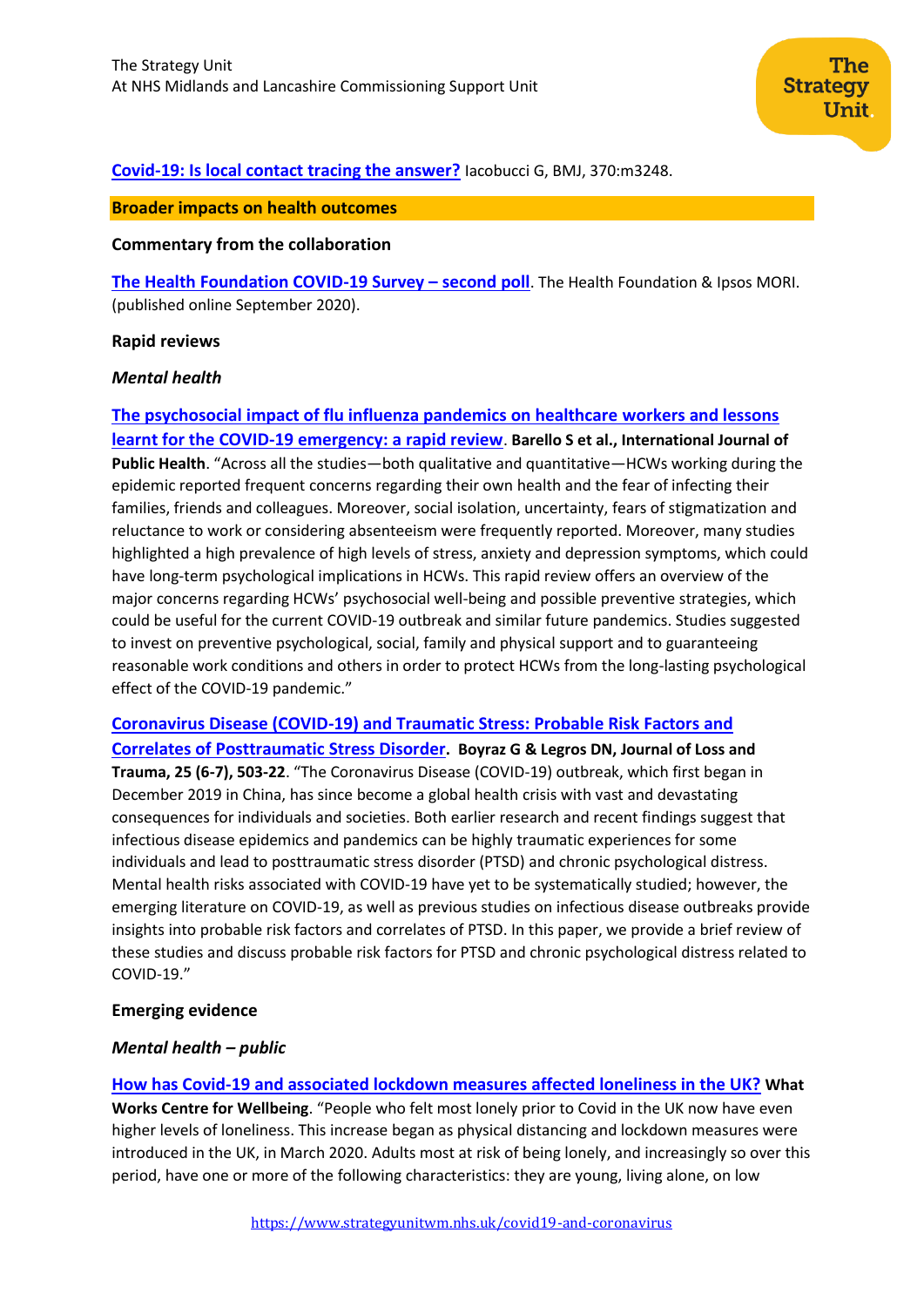incomes, out of work and, or with a mental health condition. The impact on wellbeing from people at risk of loneliness is likely to be compounded by other economic and social impacts experienced by the same people, such as those experiencing job losses and health anxieties."

**[Wellcome Monitor 2020 Covid-19 Study.](https://wellcome.ac.uk/sites/default/files/wellcome-monitor-2020-covid-19-report.pdf) Craig S et al., Wellcome & NatCen**. "This report looks at British adults' views and experiences during the first few weeks of lockdown in April 2020, when hospitalisations and deaths due to COVID-19 were at their highest and government restrictions at their strictest. It explores what the public were concerned about and how difficult they were finding it to follow the restrictions in place. It also looks at how clear people felt information about what they should do to stay safe and limit the spread of infection was, their levels of trust in the information they were receiving from different sources, and how these were associated with the perceived effectiveness and take up of spread-prevention measures. These data are useful not just retrospectively, but also for helping to plan in the longer-term and consider how best to address future outbreaks."

**[Are older adults also at higher psychological risk from COVID-19?](https://www.tandfonline.com/doi/pdf/10.1080/13607863.2020.1805723) Garcia-Portilla P et al., Aging and Mental Health. doi: 10.1080/13607863.2020.1805723.** "Objective: Given the lack of information on the psychological impact of COVID-19 on people aged 60, we aimed to describe their psychological responses to this pandemic and lockdown situation and compare them with those under 60 years of age. Methods: Secondary analysis of a larger online cross-sectional study designed to determine the psychological impact of the COVID-19 pandemic and lockdown across Spain. We analyzed a total of 1690 respondents aged 60 years and compared them with 13,363 respondents under 60 years of age. We employed the Depression, Anxiety, and Stress Scale and the Impact of Event Scale to evaluate psychological responses. Results: In all, 52.6% of women and 34.3% of men were found to be probable cases of any emotional distress (p < 0.001). In both sexes, the most common psychological response was avoidance behavior (34.7% and 23.8%, respectively), followed by depression (28.5 and 14.2%). Older women and men were considered probable cases of any emotional distress less often than younger ones (women: 52.6% vs. 72.3%, p < 0.001; men: 34.3% vs. 50.6%, p < 0.001). Finally, the results of the binary logistic regression showed that only depressive and stress responses are psychological factors associated with age group [age 60 years, O.R. ¼ 0.617 (95% CI ¼ 0.501 0.759) and 0.437 (95% CI ¼ 0.334 0.573), respectively]. Conclusion: Contrary to our hypothesis and despite the high percentage of emotional distress we found in older adults, especially women, they are actually at lower risk of developing depressive and stress consequences from COVID-19 and lockdown than those under 60 years of age. That said, we believe our results highlight the need for expert guidance in this age group, especially older women living alone."

# *Mental health – Pre-existing conditions*

**[Understanding the experiences of people who inject drugs during the COVID-19 pandemic:](https://arc-w.nihr.ac.uk/Wordpress/wp-content/uploads/2020/09/LUCID-B-Interim-report-4-10th-august-2020.pdf)  [Interim report 4.](https://arc-w.nihr.ac.uk/Wordpress/wp-content/uploads/2020/09/LUCID-B-Interim-report-4-10th-august-2020.pdf) Hines LA et al., University of Bristol. (published online 4/9/20).** "The LUCID-B (Living Under Coronavirus and Injecting Drugs in Bristol) study is a rapid qualitative interview study examining how people living in Bristol who inject drugs are being affected by the COVID-19 pandemic, lockdown, and changes to service delivery. Working with Bristol Drugs Project (BDP), the researchers from University of Bristol are undertaking up to 30 in-depth interviews with people who inject drugs (PWID). This interim report has been created to keep key local and national stakeholders updated with interview findings before a more rigorous analysis takes place, to allow rapid responses in service development and inform further research."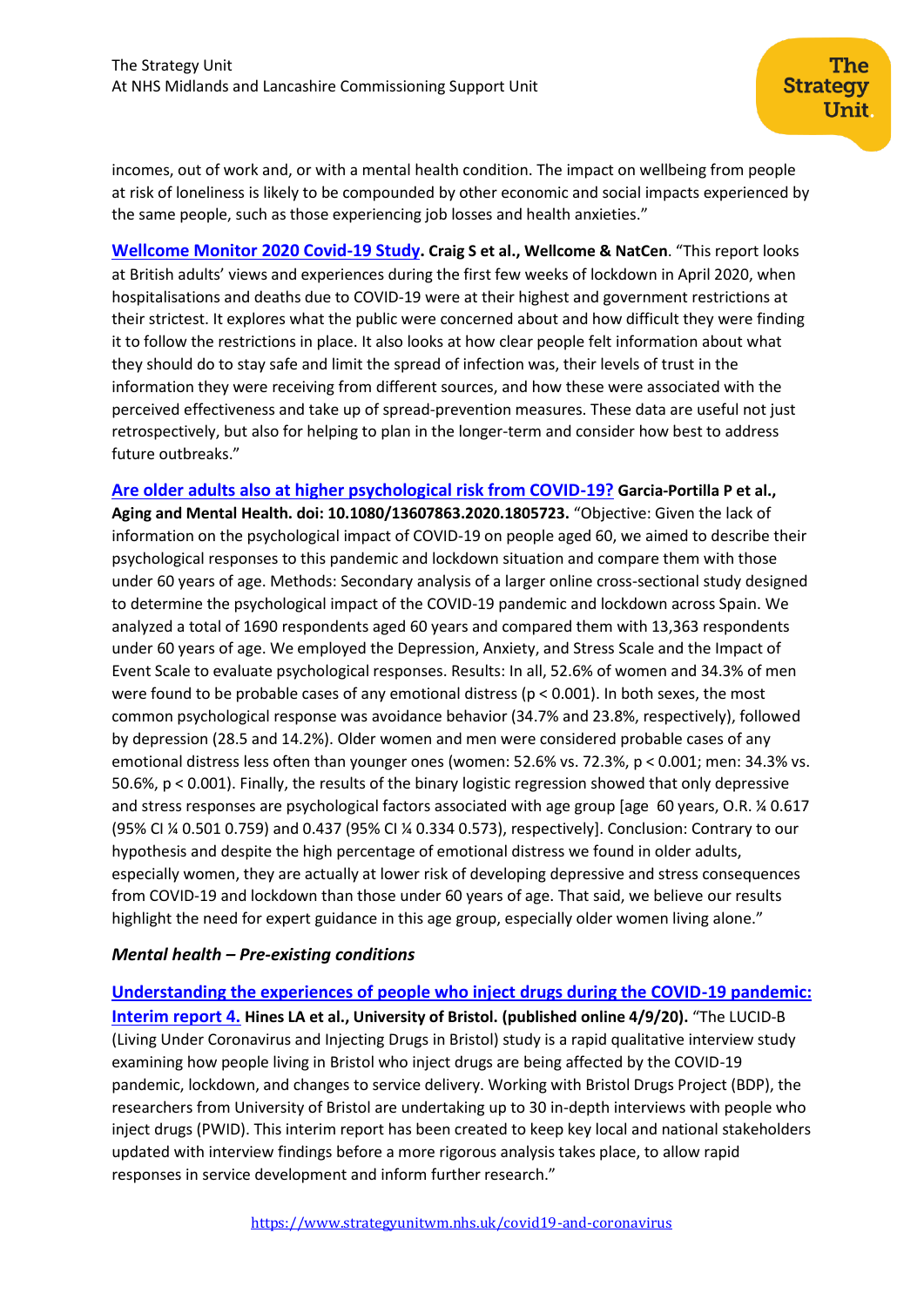# **[Exploring the impact of the COVID-19 pandemic and UK lockdown on individuals with](https://jeatdisord.biomedcentral.com/articles/10.1186/s40337-020-00319-y)**

**[experience of eating disorders](https://jeatdisord.biomedcentral.com/articles/10.1186/s40337-020-00319-y). Branley-Bell D & Talbot CV, Journal of Eating Disorders, 8(44).** "The coronavirus disease 2019 (COVID-19) pandemic may raise unique challenges for individuals with experience of eating disorders. Many factors have potential for detrimental impacts on psychological wellbeing and eating disorder recovery, including: Disruption to living situations, 'social distancing' restrictions, difficult access to healthcare, and societal changes to food behaviours and technology usage. To date, little is known on the impact of the pandemic on this population, particularly within the UK. Method: A mixed-methods online survey was developed for the purpose of this study. Data was collected from 129 individuals currently experiencing, or in recovery from, an eating disorder during the early stages of the UK pandemic lockdown. Participants were aged between 16 and 65 years, with 121 participants identifying as female, 7 male and 1 participant preferring not to disclose their gender. Results: Findings suggest that the pandemic is having a profound, negative impact upon individuals with experience of eating disorders. Eight key themes were generated: Disruption to living situation, increased social isolation and reduced access to usual support networks, changes to physical activity rates, reduced access to healthcare services, disruption to routine and perceived control, changes to relationship with food, increased exposure to triggering messages, and positive outcomes. The results suggest detrimental impacts on psychological wellbeing including decreased feelings of control, increased feelings of social isolation, increased rumination about disordered eating, and low feelings of social support. Conclusions: Individuals with eating disorders are at significant risk of negative impacts of the pandemic. There is a vital need for interventions to support this population. Inequalities in healthcare provision were identified, emphasising a need for a more cohesive approach to remote treatment across UK healthcare services. Positive aspects of technology use were identified but the results suggest a need to address and/or limit the potential for negative impacts of public messages around food and exercise behaviours, and to co-design technologies with end-users to facilitate effective treatment."

#### *Public health*

**[Impact of COVID-19 lockdown on lifestyle adherence in stay-at-home patients with](https://www.sciencedirect.com/science/article/pii/S0167527320337219)  [chronic coronary syndromes: Towards a time bomb](https://www.sciencedirect.com/science/article/pii/S0167527320337219). Cransec-Miet A et al., International Journal of Cardiology, in press.** "We aimed to evaluate the impact of coronavirus disease 2019 (COVID-19)-related lockdown on adherence to lifestyle and drug regimens in stay-at-home chronic coronary syndromes patients living in urban and rural areas. Methods: A cross-sectional populationbased study was perfomed in patients with chronic coronary syndromes. A sample of 205 patients was randomly drawn from the RICO (Observatoire des infarctus de Côte d'Or) cohort. Eight trained interviewers collected data by phone interview during week 16 (April 13 to April 19), i.e. 4 weeks after implementation of the French lockdown (start March 17, 2020). Results: Among the 195 patients interviewed (of the 205, 3 had died, 1 declined, 6 lost), mean age was 65.5 ± 11.1 years. Only six patients (3%) reported drug discontinuation, mainly driven by media influence or family members. All 166 (85%) patients taking aspirin continued their prescribed daily intake. Lifestyle rules were less respected since almost half (45%) declared >25% reduction in physical activity, 26% of smokers increased their tobacco consumption by >25%, and 24% of patients increased their body weight > 2 kg. The decrease in physical activity and the increase in smoking were significantly greater in urban patients (P < .05). Conclusions: The COVID-19-related lockdown had a negative impact on lifestyle in a representative sample of stay-at-home CCS patients."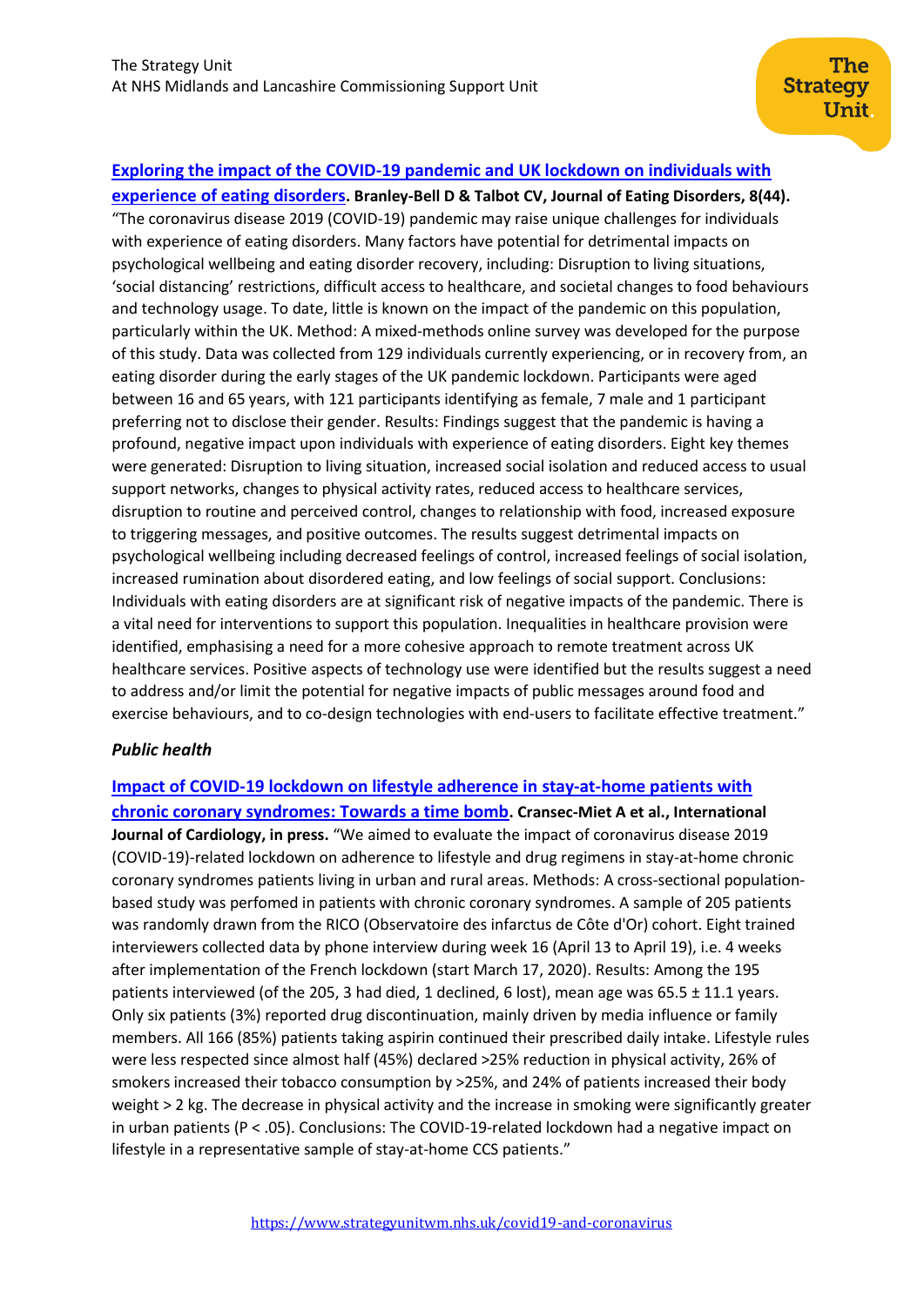# **[Child and parent physical activity, sleep and screen time during COVID-19 compared to](https://psyarxiv.com/anqct/)  [pre-pandemic nationally representative data and associations with mental health](https://psyarxiv.com/anqct/).**

**Olive LS et al., PsyArXiv. (preprint)**. "Objective: To investigate differences in movement behaviors (physical activity, sleep, screen time) in both parents and children during the early stages of COVID-19 pandemic in Australia, compared to pre-COVID-19 national data; and, estimate associations between these movement behaviors with parent and child mental health. Methods: We used crosssectional baseline data from the COVID-19 Pandemic Adjustment Study (CPAS; N=2,365). Participants were parents of children aged ≤18 years, residing in Australia. We drew on nationally representative pre-COVID data from the Longitudinal Study of Australian Children (LSAC; N=9,438). In both studies, parents provided the same self-report measures of physical activity, sleep quality, as well as measures of child physical activity and screen time. Parents reported on their own and their child's mental health. Results: Compared to LSAC, children in CPAS had more sleep problems (17.4% vs 8.9%, p<.001) and more weekend screen time (3.98 hours vs 3.35 hours, p<.001), while more parents had poor sleep quality (56.7% vs 21.0%, p<.001) despite increased weekly physical activity (3.86 days vs 2.85 days, p<.001). Children's sleep problems were associated with increased depression, anxiety and irritability symptoms, after accounting for physical activity and screen time (all p<.001). Poorer parent sleep quality and lower levels of physical activity were associated with poorer mental health across all indicators (all p≤.001). Conclusion: Government funded mental health programs to implement evidence-based sleep interventions for children and their parents, along with targeted messaging around physical activity should be considered to promote mental health within the family context during lockdown restrictions."

### **Commentaries**

**[Fears grow of nutritional crisis in lockdown UK](https://www.bmj.com/content/370/bmj.m3193)**. Baraniuk C, BMJ, 370:m3193

**[The COVID-19 pandemic and epidemiologic insights from recession-related suicide](https://www.nature.com/articles/s41380-020-00875-4)  [mortality](https://www.nature.com/articles/s41380-020-00875-4)**. Bastiampillai T et al., Molecular Psychiatry, https://doi.org/10.1038/s41380-020-00875- 4.

#### **Impact on non-Covid care**

#### **Guidance**

**[How mental health care should change as a consequence of the COVID-19 pandemic](https://www.thelancet.com/journals/lanpsy/article/PIIS2215-0366(20)30307-2/fulltext)**. Moreno C et al., Lancet Psychiatry, 7 (9), 813-24.

#### **Rapid reviews**

#### *Outpatient care*

**[Delivering healthcare remotely to cardiovascular patients during COVID-19: A rapid review](https://journals.sagepub.com/doi/pdf/10.1177/1474515120924530)  [of the evidence](https://journals.sagepub.com/doi/pdf/10.1177/1474515120924530). Neubeck L et al., European Journal of Cardiovascular Nursing, 19 (6), 486-94**. "Background: Although attention is focused on addressing the acute situation created by the COVID-19 illness, it is imperative to continue our efforts to prevent cardiovascular morbidity and mortality, particularly during a period of prolonged social isolation which may limit physical activity, adversely affect mental health and reduce access to usual care. One option may be to deliver healthcare interventions remotely through digital healthcare solutions. Therefore, the aim of this paper is to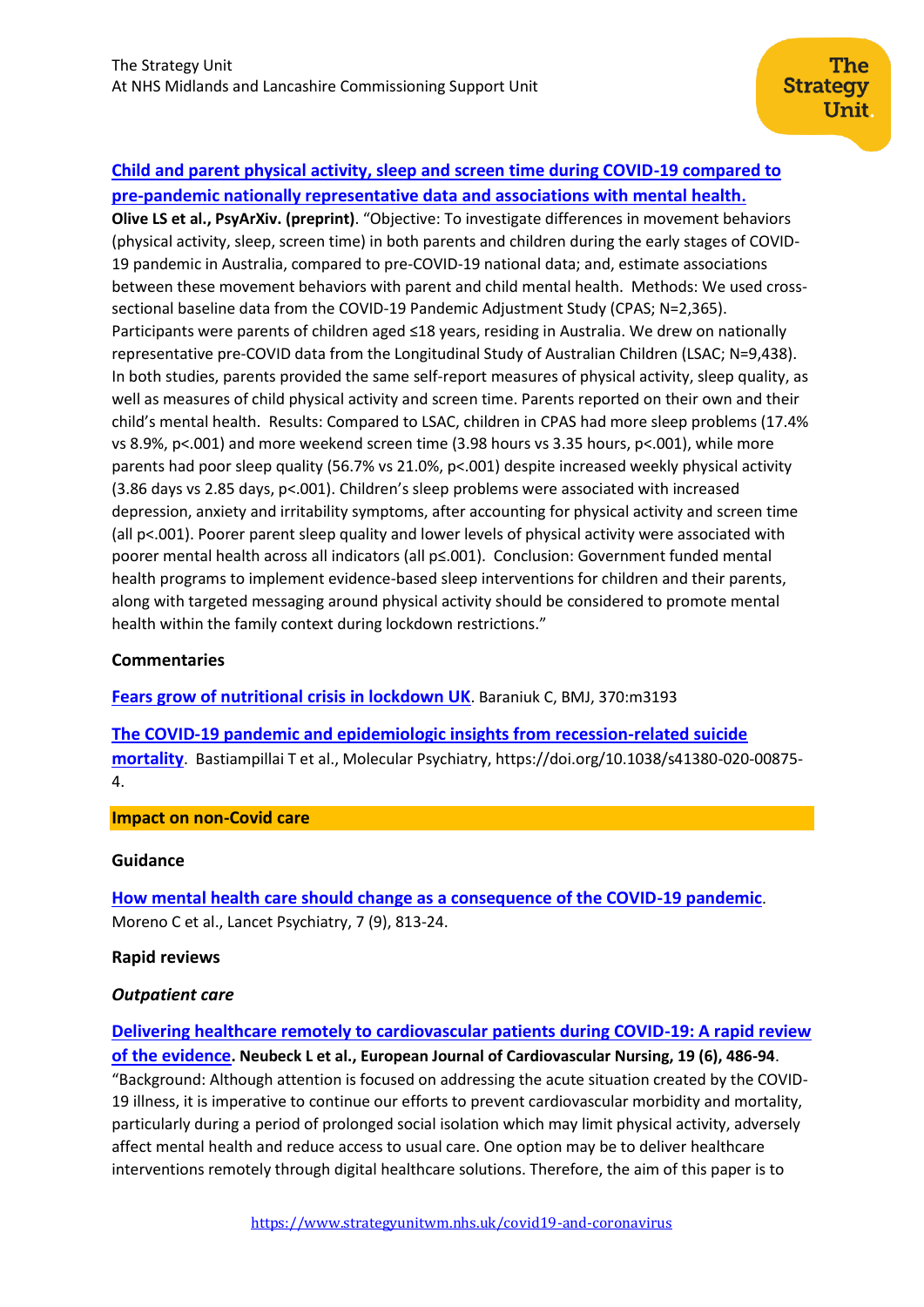bring together the evidence for remote healthcare during a quarantine situation period to support people living with cardiovascular disease during COVID-19 isolation. Methods: The PubMed, CINAHL and Google Scholar were searched using telehealth OR digital health OR mHealth OR eHealth OR mobile apps AND COVID-19 OR quarantine search terms. We also searched for literature relating to cardiovascular disease AND quarantine. Results: The literature search identified 45 potentially relevant publications, out of which nine articles were included. Three overarching themes emerged from this review: (1) preparing the workforce and ensuring reimbursement for remote healthcare, (2) supporting mental and physical health and (3) supporting usual care. Conclusion: To support people living with cardiovascular disease during COVID-19 isolation and to mitigate the effects of quarantine and adverse effect on mental and physical well-being, we should offer remote healthcare and provide access to their usual care."

### *Cancer care*

# **[The Impact of the COVID-19 Pandemic on Genitourinary Cancer Care: Re-envisioning the](https://www.sciencedirect.com/science/article/pii/S030228382030676X)**

**[Future](https://www.sciencedirect.com/science/article/pii/S030228382030676X). Wallis CJD et al., European Urology, in press**. "A collaborative narrative review was conducted using literature published through May 2020 (PubMed), which comprised three main topics: reduced in-person interactions arguing for increasing virtual and image-based care, optimisation of the delivery of care, and the effect of COVID-19 in [health care facilities](https://www.sciencedirect.com/topics/medicine-and-dentistry/health-care-facility) on decisionmaking by patients and their families. Evidence synthesis: Patterns of care will evolve following the COVID-19 pandemic. Telemedicine, virtual care, and [telemonitoring](https://www.sciencedirect.com/topics/medicine-and-dentistry/remote-patient-monitoring) will increase and could offer broader access to multidisciplinary expertise without increasing costs. Comprehensive and integrative [telehealth](https://www.sciencedirect.com/topics/medicine-and-dentistry/telehealth) solutions will be necessary, and should consider patients' mental health and access differences due to socioeconomic status. Investigations and treatments will need to maximise efficiency and minimise health care interactions. Solutions such as one stop clinics, day case surgery, [hypofractionated radiotherapy,](https://www.sciencedirect.com/topics/medicine-and-dentistry/hypofractionated-radiotherapy) and oral or less frequent drug dosing will be preferred. The pandemic necessitated a triage of those patients whose treatment should be expedited, delayed, or avoided, and may persist with [severe acute respiratory syndrome](https://www.sciencedirect.com/topics/medicine-and-dentistry/severe-acute-respiratory-syndrome) coronavirus-2 (SARS-CoV-2) in circulation. Patients whose demographic characteristics are at the highest risk of complications from COVID-19 may re-evaluate the benefit of intervention for less aggressive cancers. Clinical research will need to accommodate virtual care and trial participation. Research dissemination and medical education will increasingly utilise virtual platforms, limiting in-person professional engagement; ensure data dissemination; and aim to enhance patient engagement. Conclusions: The COVID-19 pandemic will have lasting effects on the [delivery of health care.](https://www.sciencedirect.com/topics/medicine-and-dentistry/delivery-of-health-care) These changes offer opportunities to improve access, delivery, and the value of care for patients with genitourinary cancers but raise concerns that physicians and health administrators must consider in order to ensure equitable access to care."

# **Emerging evidence**

# **[The impact of the COVID-19 pandemic on noncommunicable disease resources and](https://www.who.int/publications/i/item/ncds-covid-rapid-assessment)**

**[services: results of a rapid assessment](https://www.who.int/publications/i/item/ncds-covid-rapid-assessment). WHO**. "With the rapid spread of COVID-19 across the world, the ability of countries to address and respond to NCDs has been impacted. The virus has caused broad disruptions to health services while at the same time drawing attention to countries' NCD burden, as those living with NCDs are at increased risk of becoming severely ill with the virus. The disruption of health services is particularly problematic for those living with NCDs who need regular care. Several examples from countries show how the disruption of NCD services has directly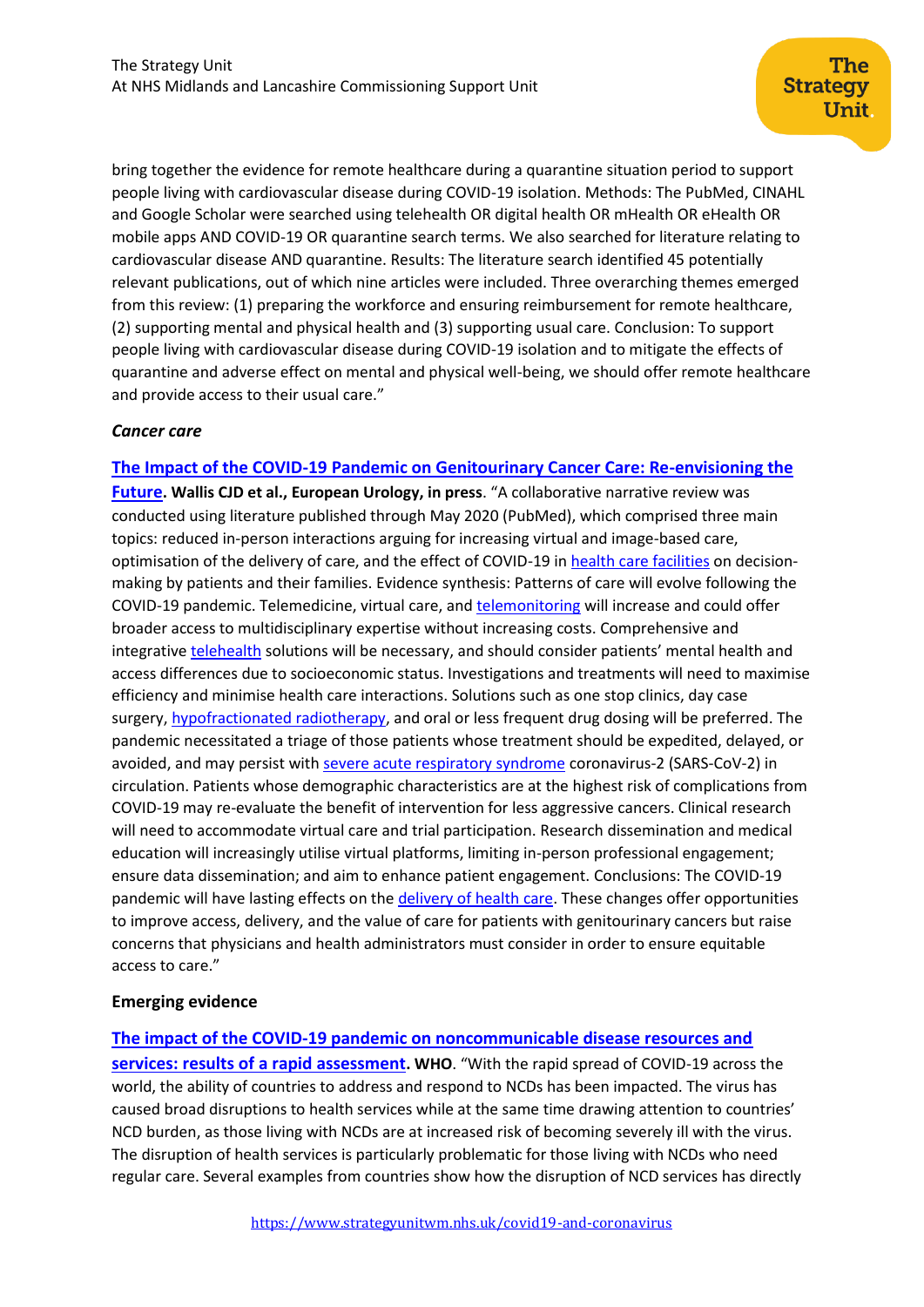affected people. For example, screening, case identification, and referral systems for cancer have all been affected by the COVID-19 pandemic which has resulted in a substantial decrease in cancer diagnoses (6). The reduction in admission to hospital of patients with acute coronary syndrome often results in increases in out-of-hospital deaths and long-term complications of myocardial infarction (7). Disruption in rehabilitation services for people with NCDs in various countries has potentially impacted their functional outcomes and consequently increased the burden of care (8). These few examples, however, do not capture the whole picture around the world. There has not been comprehensive information gathered about the countries in which disruption of NCD related services has occurred nor the extent of those disruptions and the factors associated to those disruptions (such as inclusion in COVID-19 Strategic Plans). That information is important to a) understand how countries need to be supported during the response to COVID-19, b) plan how to build back better health systems with integrated NCD services after the pandemic and c) shed light to the consequences of the disruptions in people's lives. In line with this, the objective of this study was to gain direct in-depth knowledge from countries on the extent to which NCDs services have been affected during the COVID-19 response."

# *Primary care*

**[Respiratory specialists working in different ways: Development of a GP hotline and](https://www.rcpjournals.org/content/futurehosp/early/2020/08/28/fhj.2020-0082?papetoc=)  [respiratory support service during the COVID-19 pandemic](https://www.rcpjournals.org/content/futurehosp/early/2020/08/28/fhj.2020-0082?papetoc=). Kumar K, Future Healthcare Journal. https://doi.org/10.7861/fhj.2020-0082**. "Integration of primary and secondary care for the management of respiratory disease is a long-held ambition. Here, we describe how respiratory specialists at a large NHS trust, working with primary care clinicians in the area, set up a GP hotline and respiratory support service in response to the COVID-19 pandemic, with the aim of enhancing delivery of care to patients in this unprecedented time. Working across traditional organisational boundaries in this way confers benefits to patients and clinicians, illustrating the value of new, integrated models of care."

# *Secondary care*

**[Establishing a remote clinical advice service during the COVID-19 pandemic](https://www.rcpjournals.org/content/futurehosp/early/2020/08/28/fhj.2020-0092?papetoc=). Burrows S, Future Healthcare Journal. https://doi.org/10.7861/fhj.2020-0092**. "Service redevelopment has taken place across the NHS in response to the COVID-19 pandemic. At North Bristol NHS Trust, six vulnerable medical staff in non-patient facing roles set up a virtual advice service called 'Ask the Medical Reg'. This service aimed to provide senior medical support to inpatient and community teams for general medical and COVID-19-related queries. Here we outline the structure of our service and present data from the first 4 weeks of operation. We describe how the service has supported both junior doctors working within the hospital and GPs and paramedics, helping with complex decisions to prevent unnecessary admissions."

# **[Neurosurgical referral patterns during the COVID-19 pandemic: A United Kingdom](https://www.sciencedirect.com/science/article/pii/S1878875020319318?via%3Dihub)**

**[experience](https://www.sciencedirect.com/science/article/pii/S1878875020319318?via%3Dihub). Jayakumar N et al., World Neurosurgery, preproof**. "Electronic referrals were identified from the referrals database for the period between 01/01/2020 and 31/05/2020, inclusive, with the month of January used as a baseline. Demographics and referral diagnoses were captured on Excel (Microsoft). Statistical analyses were performed on SPSS v22 (IBM). Differences between referral volumes were evaluated by chi-square goodness-of-fit tests. Results: A total of 2293 electronic referrals were received during the study period. Median age was 63 years. Overall,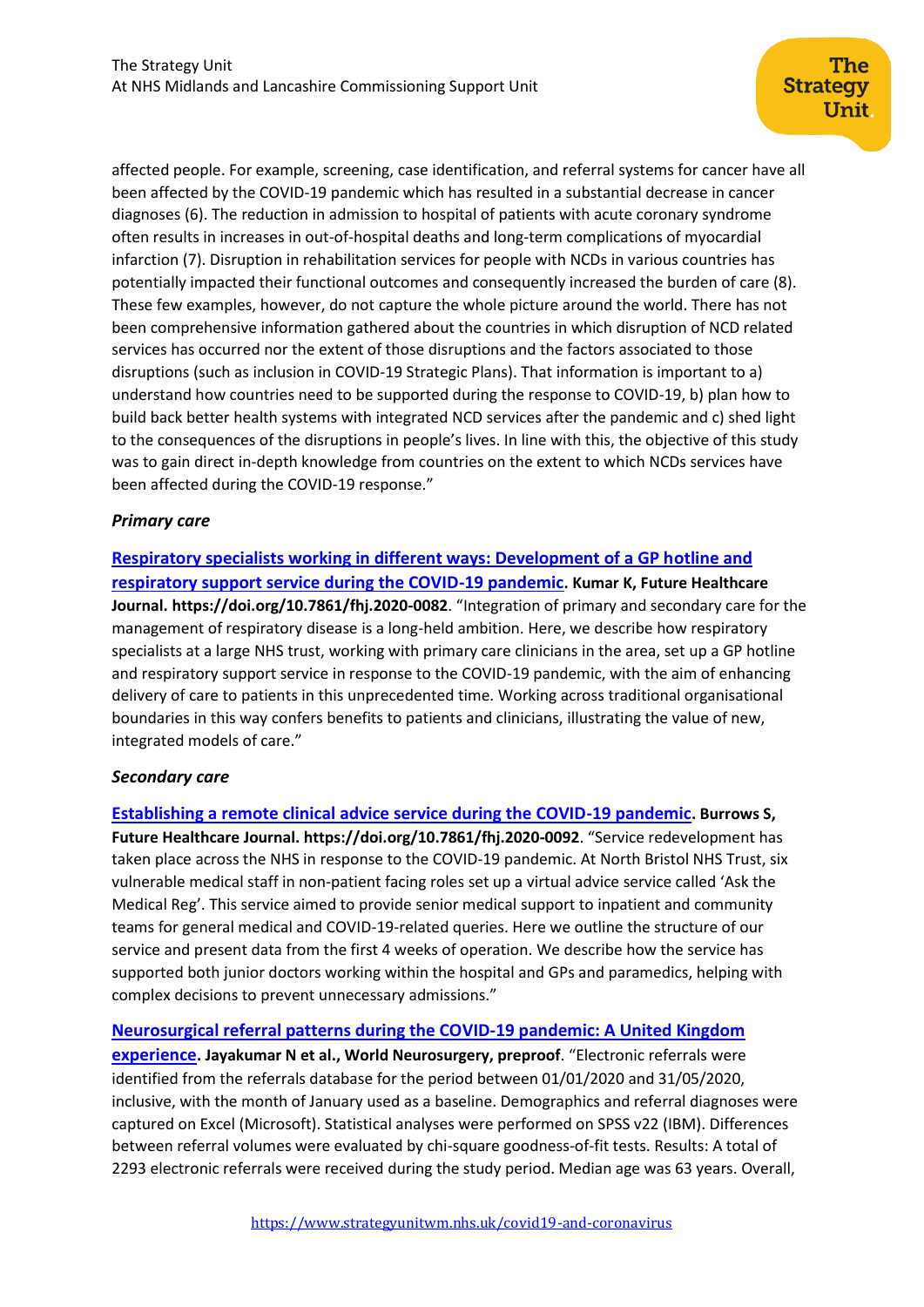referrals fell significantly in volume during the study period (χ2(4)=60.95; p<0.001). Patterns in daily referrals as the pandemic progressed are described. There was a statistically significant reduction in the volume of referrals for degenerative spine cases and traumatic brain injuries (p<0.001). Conclusions: Referrals for degenerative spine and traumatic brain injuries fell significantly during the pandemic which can be explained by the lower vehicular traffic and patient avoidance of healthcare services, respectively. The risk of neurological deterioration and increased morbidity and mortality, as a consequence, is of concern and neurosurgeons worldwide need to consider optimal strategies to mitigate these risks as the pandemic eases."

### *Outpatient care*

### **[Near Me at Home: codesigning the use of video consultations for outpatient](https://bmjopenquality.bmj.com/content/9/3/e001035.long)**

**[appointments in patients' homes](https://bmjopenquality.bmj.com/content/9/3/e001035.long)**. **Beattie M et al., BMJ Open Quality, 9(3):e001035**. "Reforming the delivery of outpatient appointments (OPA) was high on the healthcare policy agenda prior to COVID-19. The current pandemic exacerbates the financial and associated resource limitations of OPA. Videoconsulting provides a safe method of real-time contact for some remotely residing patients with hospital-based clinicians. One factor in failing to move from introduction of service change to its general adoption may be lack of patient and public involvement. This project, based in the largest Island in the Inner Hebrides of Scotland, aimed to codesign the use of the NHS Near Me video consulting platform for OPA to take place in the patient's home. A codesign model was used as a framework. This included: step 1—presenting a process flow map of the current system of using Near Me to public participants and establishing their ideas on various steps in the process, step 2 conducting numerous Plan, Do, Study, Act (PDSA) tests and creating a current process flow diagram based on learning and step 3—conducting telephone interviews and thematic analysis of transcripts (n=7) to explore participants' perceptions of being involved in the codesign process. Twenty-five adaptations were made to the Near Me at Home video appointment process from participants' PDSA testing. Four themes were identified from thematic analysis of participants' feedback of the codesign process, namely: altruistic motivation, valuing community voices, the usefulness of the PDSA cycles and the power of 'word of mouth'. By codesigning the use of Near Me with people living in a remote area of Scotland, multiple adaptations were made to the processes to suit the context in which Near Me at Home will be used. Learning from testing and adapting with the public will likely be useful for others embarking on codesign approaches to improve spread and sustainability of quality improvement projects."

# **[Organisational changes and challenges for inflammatory bowel disease services in the UK](https://fg.bmj.com/content/11/5/343)  [during the COVID-19 pandemic](https://fg.bmj.com/content/11/5/343). Kennedy NA et al., Frontline Gastroenterology, 11(5)**.

"Objective To determine the challenges in diagnosis, monitoring, support provision in the management of inflammatory bowel disease (IBD) patients and explore the adaptations of IBD services. Methods: Internet-based survey by invitation of IBD services across the UK from 8 to 14 April 2020. Results: Respondents from 125 IBD services completed the survey. The number of wholetime equivalent gastroenterologists and IBD nurses providing elective outpatient care decreased significantly between baseline (median 4, IQR 4–7.5 and median 3, IQR 2–4) to the point of survey (median 2, IQR 1–4.8 and median 2, IQR 1–3) in the 6-week period following the onset of the COVID-19 pandemic (p<0.001 for both comparisons). Almost all (94%; 112/119) services reported an increase in IBD helpline activity. Face-to-face clinics were substituted for telephone consultation by 86% and video consultation by 11% of services. A variation in the provision of laboratory faecal calprotectin testing was noted with 27% of services reporting no access to faecal calprotectin, and a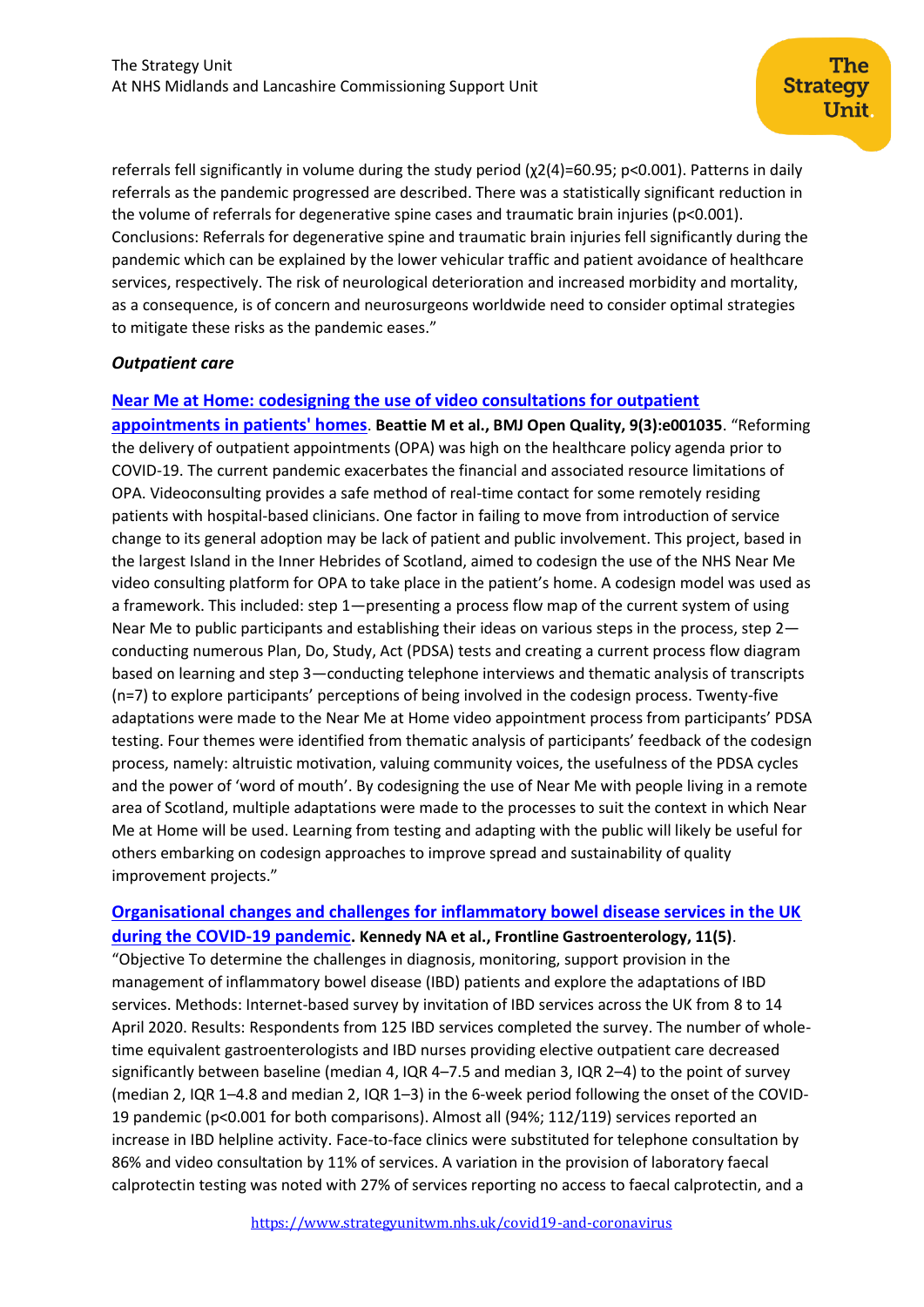further 32% reduced access. There was also significant curtailment of IBD-specific endoscopy and elective surgery. Conclusions: IBD services in the UK have implemented several adaptive strategies in order to continue to provide safe and high-quality care for patients. National Health Service organisations will need to consider the impact of these changes in current service delivery models and staffing levels when planning exit strategies for post-pandemic IBD care. Careful planning to manage the increased workload and to maintain IBD services is essential to ensure patient safety."

# **[Cohort study of outpatient hemodialysis management strategies for COVID-19 in North-](https://www.kireports.org/article/S2468-0249(20)31501-1/fulltext)**

#### **[West London](https://www.kireports.org/article/S2468-0249(20)31501-1/fulltext). Medjeral-Thomas NR et al., Kidney International Reports,**

**https://doi.org/10.1016/j.ekir.2020.08.022**. "Dialysis patients are at risk of severe COVID-19. We managed COVID-19 haemodialysis outpatients in dedicated satellite dialysis units. This provided rare opportunity to study early disease progress in community-based patients. We aimed to (1) understand COVID-19 progression, (2) identify markers of future clinical severity and (3) assess associations between dialysis management strategies and COVID-19 clinical outcomes. Methods: We conducted a cohort study of all outpatients managed at a COVID-19 haemodialysis unit. We analysed data recorded as part of providing COVID-19 clinical care. We analysed associations between features at diagnosis and the first 3 consecutive haemodialysis sessions in patients who required future hospital admission, and those who had died at 28 days. Results: Isolated outpatient haemodialysis was provided to 106 patients over 8 weeks. No patients received antiviral medication or hydroxychloroquine. 21 patients (20%) were admitted at COVID-19 diagnosis. 29 of 85 patients (34%) were admitted after initial outpatient management. 16 patients (15%) died. By multivariate analysis, non-active transplant list status, use of institutional transport, and increased white cell count associated with future hospitalisation and increased age associated with death. Oxygen saturations progressively decreased over the first 3 dialysis sessions in the cohorts who progressed to future hospital admission or death. Mean ultrafiltration volume of the first three haemodialysis sessions was reduced in the same cohorts. Conclusions: Outpatient haemodialysis in patients with COVID-19 is safe for patients and staff. Features at the first 3 dialysis sessions can identify individuals at risk of future hospitalisation and death from COVID-19."

**[Remote cardiac rehabilitation is a good alternative of outpatient cardiac rehabilitation in](https://environhealthprevmed.biomedcentral.com/articles/10.1186/s12199-020-00885-2)  [the COVID-19 era](https://environhealthprevmed.biomedcentral.com/articles/10.1186/s12199-020-00885-2). Nakayama A, Environmental Health and Preventive Medicine, 25(48).** "We prospectively investigated patients hospitalized for heart failure (HF) with a left ventricular ejection fraction of < 50%. As for patients who participated in the remote CR program, telephone support was provided by cardiologists and nurses who specialized in HF every 2 weeks after discharge. The emergency readmission rate within 30 days of discharge was compared among the outpatient CR, remote CR, and non-CR groups, and the EQ-5D score was compared between the outpatient CR and remote CR groups. Results: The participation rate of HF patients in our remote CR program elevated during the COVID-19 pandemic. As observed in the outpatient CR group (n = 69), the emergency readmission rate within 30 days of discharge was lower in the remote CR group (n = 30) than in the non-CR group (n = 137) (P = 0.02). The EQ-5D score was higher in the remote CR group than in the outpatient CR group (P = 0.03) 30 days after discharge. Conclusions: Remote CR is as effective as outpatient CR for improving the short-term prognosis of patients hospitalized for heart failure postdischarge. This suggests that the remote CR program can be provided as a good alternative to the outpatient CR program."

# *Emergency care*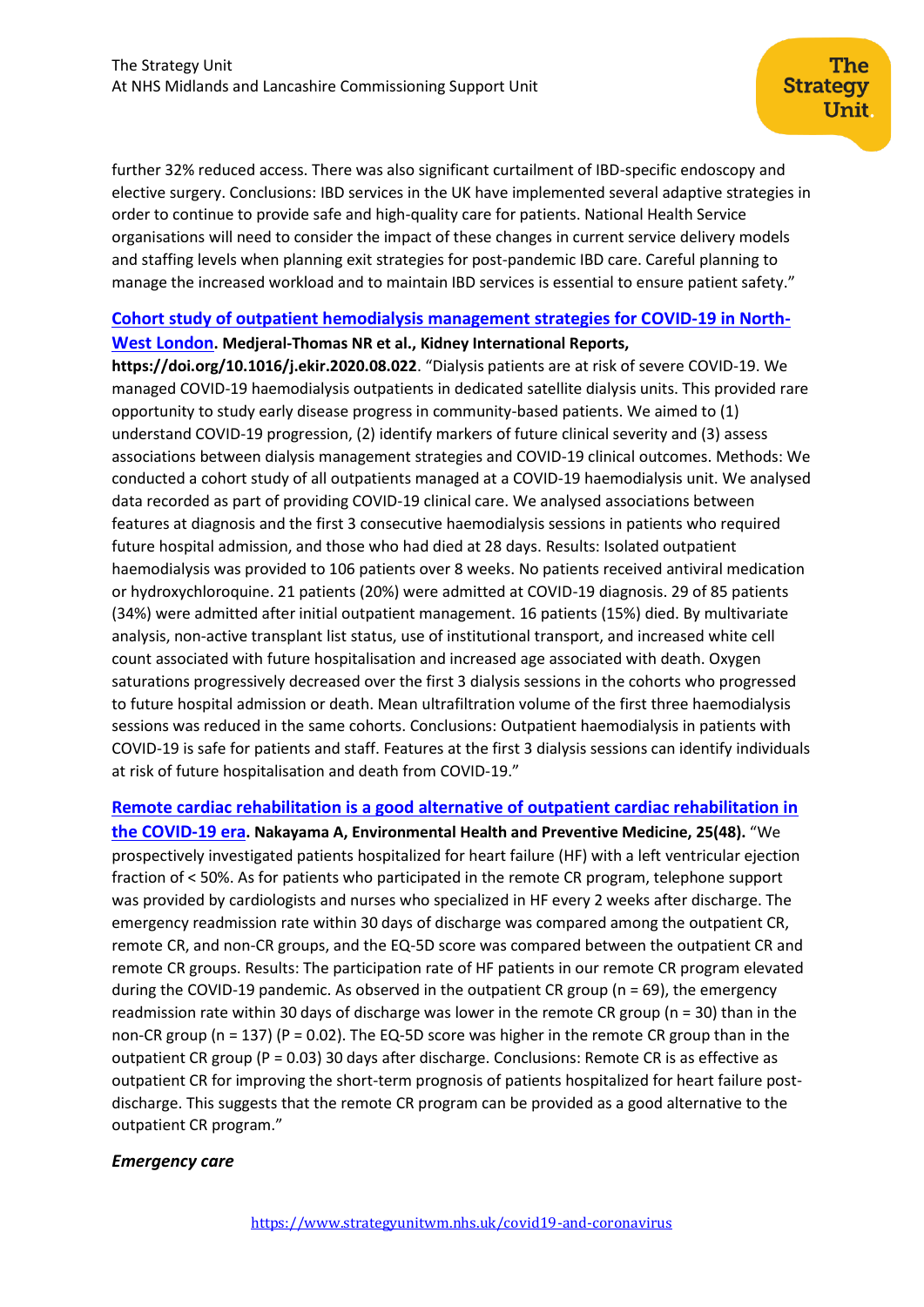### **[Barriers to seeking emergency care during the COVID-19 pandemic may lead to higher](https://smw.ch/article/doi/smw.2020.20331)**

**morbidity and mortality – [a retrospective study from a Swiss university hospital](https://smw.ch/article/doi/smw.2020.20331). Hautz WE, Swiss Medical Weekly, 150:w20331**. "While COVID-19 significantly overburdens emergency rooms (ERs) and hospitals in affected areas, ERs elsewhere report a marked decrease in patient numbers. This study aimed to investigate the assumption that patients with urgent problems currently avoid the ER. Electronic health records from the ER of a large Swiss university hospital were extracted for three periods: first, the awareness phase (ap) from the publication of the national government's initiative "How to protect ourselves" on 1 March 2020 to the lockdown of the country on 16 March; second, the mitigation phase (mp) from 16–30 March; finally, patients presenting in March 2019 were used as a control group. We compared parameters including a critical illness as the discharge diagnosis (e.g., myocardial infarction, stroke, sepsis and ER death) using logistic and linear regression, as well as 15-day bootstrapped means and 95% confidence intervals for the control group. In the three periods, a total of 7143 patients were treated. We found a 24.9% (42.5%) significant decline in the number of patients presenting during the ap (mp). Patients presenting during the mp were more likely to be critically ill. There was an increase of 233% and 367% (ap and mp, respectively) of ER deaths (none related to COVID-19) compared to the control period. Apart from polytrauma (increase of 5% in the mp), all other critical illnesses as discharge diagnosis showed a lower incidence in descriptive analysis. Significantly more patients died in the ER in both the ap and mp. Barriers to seeking emergency care during COVID-19 pandemic may lead to higher morbidity and mortality. Healthcare authorities and hospitals must ensure low barriers to treatment and business as usual for all patients."

#### *Mental health services*

#### **[Rapid response to crisis: Health system lessons from the active period of COVID-19](https://www.sciencedirect.com/science/article/pii/S2211883720300836?via%3Dihub).**

**Salvador-Carulla L et al., Health Policy and Technology, preproof**. "This paper outlines the need for a health systems approach and rapid response strategy for gathering information necessary for policy decisions during pandemics and similar crises. It suggests a new framework for assessing the phases of the pandemic. Method: The paper draws its information and conclusions from a rapid synthesis and translation process (RSTP) of a series of webinars and online discussions from the Pandemic-Mental Health International Network (Pan-MHIN) - policy experts from across 16 locations in Australia, Denmark, Italy, Spain, Taiwan, the UK and the USA. While the initial focus of this research was on mental health, COVID-19 has raised much broader issues and questions for health planners. Results: We identified gaps affecting the capacity to respond effectively and quickly, including in relation to system indicators, the inadequacy of the prior classification of the phases of the pandemic, the absences of a healthcare ecosystem approach, and the quick shift to digital technologies. The strengths and weaknesses of COVID-19 responses across different systems, services, sites and countries been identified and compared, including both low and high impacted areas. Conclusions: There is an urgent need for managerial epidemiology based on healthcare ecosystem research encompassing multidisciplinary teams, visualization tools and decision analytics for rapid response. Policy and healthcare context played a key role in the response to COVID-19. Its severity, the containment measures and the societal response varied greatly across sites and countries. Understanding this variation is vital to assess the impact of COVID-19 in specific areas such as ageing or mental health."

# *Trauma and orthopaedics*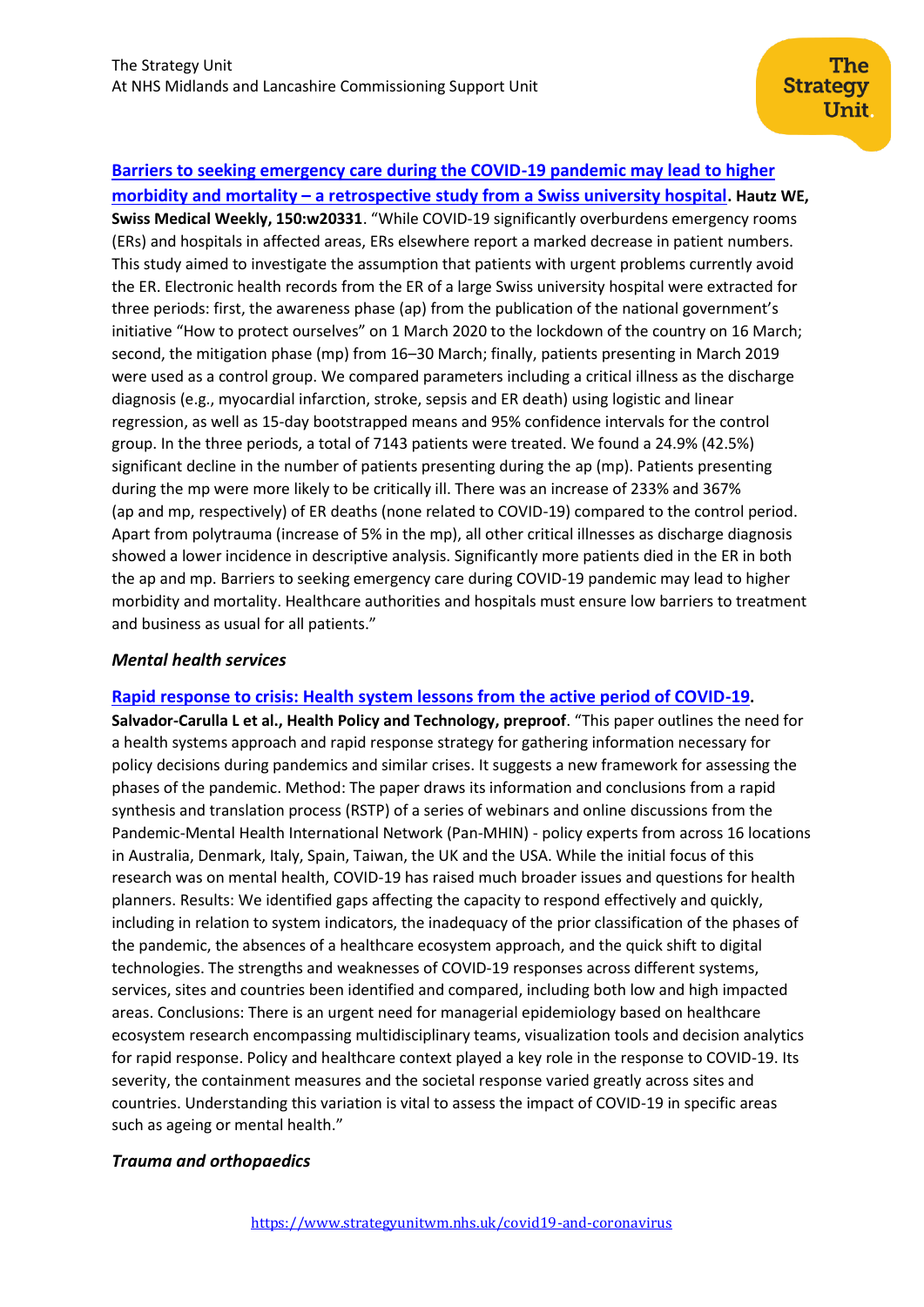# **[The impact of COVID-19 on trauma and orthopaedic patients requiring surgery during the](https://online.boneandjoint.org.uk/doi/full/10.1302/2633-1462.19.BJO-2020-0108.R1)**

**[peak of the pandemic](https://online.boneandjoint.org.uk/doi/full/10.1302/2633-1462.19.BJO-2020-0108.R1). Mackay ND et al., Bone and Joint Open, https://doi.org/10.1302/2633- 1462.19.BJO-2020-0108.R1.** "We retrospectively included all patients who underwent a trauma or urgent orthopaedic procedure from 23 March to 23 April 2020. Electronic records were reviewed for COVID-19 swab results and mortality, and patients were screened by telephone a minimum 14 days postoperatively for symptoms of COVID-19. A total of 214 patients had orthopaedic surgical procedures, with 166 included for analysis. Patients undergoing procedures under general or spinal anaesthesia had a higher risk of contracting perioperative COVID-19 compared to regional/local anaesthesia ( $p = 0.0058$  and  $p = 0.0007$ , respectively). In all, 15 patients (9%) had a perioperative diagnosis of COVID-19, 14 of whom had fragility fractures; six died within 30 days of their procedure (40%, 30-day mortality). For proximal femoral fractures, our 30-day mortality was 18.2%, compared to 7% in 2019. Based on our findings, patients undergoing procedures under regional or local anaesthesia have minimal risk of developing COVID-19 perioperatively. Those with multiple comorbidities and fragility fractures have a higher morbidity and mortality if they contract COVID-19 perioperatively; therefore, protective care pathways could go some way to mitigate the risk. Our 30 day mortality of proximal femoral fractures was 18.2% during the COVID-19 pandemic in comparison to the annual national average of 6.1% in 2018 and the University Hospital Coventry average of 7% for the same period in 2019, as reported in the National Hip Fracture Database. Patients undergoing procedures under general or spinal anaesthesia at the peak of the pandemic had a higher risk of contracting perioperative COVID-19 compared to regional block or local anaesthesia. We question whether young patients undergoing day-case procedures under regional block or local anaesthesia with minimal comorbidities require fourteen days self-isolation; instead, we advocate that compliance with personal protective equipment, a negative COVID-19 swab three days prior to surgery, and screening questionnaire may be sufficient."

#### *Social care*

**[Screening for economic hardship for child welfare-involved families during the COVID-19](https://www.sciencedirect.com/science/article/pii/S0145213420303616)  pandemic: A [rapid partnership response](https://www.sciencedirect.com/science/article/pii/S0145213420303616). Fallon B et al., Child Abuse and Neglect, pre-proof**. "Given the range of negative consequences related to the pandemic and the evolving supports available to families, child protection workers needed a clinical tool to guide and support work with families informed by an understanding of economic hardship. The objective of this paper is to report on the development and implementation strategy of a tool to be used for practice intervention during the pandemic. Methods: Action research methodology was utilized in the creation of the clinical tool. The tool's development and implementation occurred through an academic/child welfare sector partnership involving child welfare agencies representing diverse regions and populations in Ontario, Canada. Factor analysis of representative child welfare data from the Ontario Incidence Study of Reported Child Abuse and Neglect 2018 (OIS-2018) on economic hardship was used to inform the development of questions on the clinical tool. Results: The development and implementation strategy of the clinical tool are described, including the results from analyses of the OIS-2018. Conclusions: Future directions for the project are discussed, including considerations for using this tool beyond the pandemic."

#### *Cancer care*

**[One Piece of the Jigsaw for the Cancer Recovery Strategy: Prevalence of COVID-19 in](https://journals.sagepub.com/doi/10.1177/1073274820950844)  [Patients With Cancer](https://journals.sagepub.com/doi/10.1177/1073274820950844). Moss C et al., Cancer Control, 27(3).** "COVID-19 has forced governments to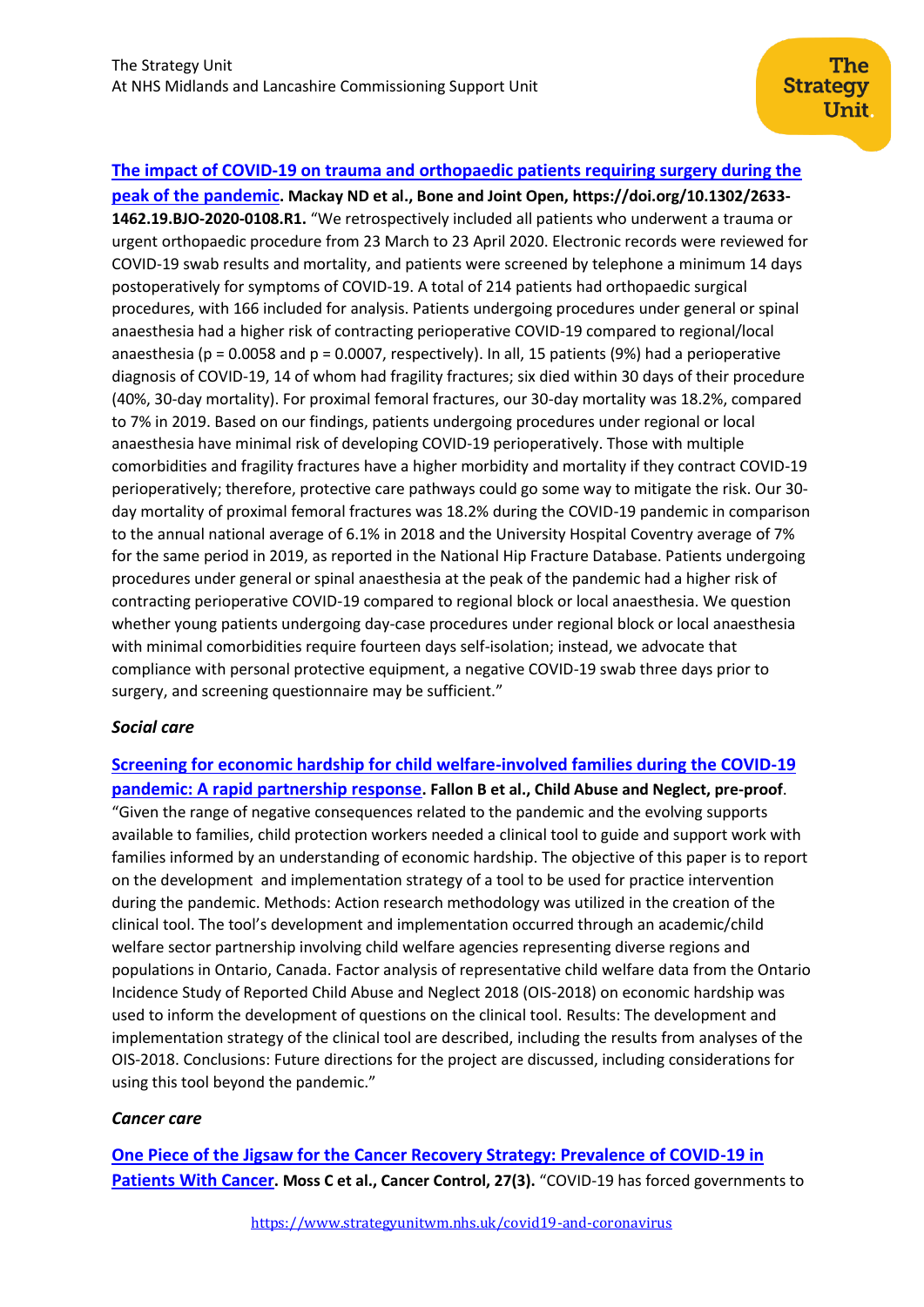make drastic changes to healthcare systems. To start making informed decisions about cancer care, we need to understand the scale of COVID-19 infection. Therefore, we introduced swab testing for patients visiting Guy's Cancer Centre. Our Centre is one of the largest UK Cancer Centers at the epicenter of the UK COVID-19 epidemic. The first COVID-19 positive cancer patient was reported on 29 February 2020. We analyzed data from 7-15 May 2020 for COVID-19 tests in our cancer patients. 2,647 patients attended for outpatient, chemotherapy, or radiotherapy appointments. 654 were swabbed for COVID-19 (25%). Of those tested, 9 were positive for COVID-19 (1.38%) of which 7 were asymptomatic. Cancer service providers will need to understand their local cancer population prevalence. The absolute priority is that cancer patients have the confidence to attend hospitals and be reassured that they will be treated in a COVID-19 managed environment."

### **Commentaries**

**[Managing uncertainty in the covid-19 era](https://www.bmj.com/content/370/bmj.m3349)**. Rutter H et al, BMJ, 370:m3349

#### **Useful resources**

**[Digital innovation in adult social care: how we've been supporting communities during](https://www.local.gov.uk/digital-innovation-adult-social-care-how-weve-been-supporting-communities-during-covid-19)  [COVID-19](https://www.local.gov.uk/digital-innovation-adult-social-care-how-weve-been-supporting-communities-during-covid-19)**. Local Government Association.

### **Forthcoming event: Insight 2020**

[The Strategy Unit](https://www.strategyunitwm.nhs.uk/) is hosting a 6-week festival of virtual events, called *Insight 2020***,** exploring some of the challenges facing decision-makers in health and care in 2020 and beyond; emerging models of practice to make best use of analysis to inform decision-making; and some of the exciting work that is already happening in this area.

*Insight 2020: a festival of analysis and learning for the NHS, Local Government and our partners*  will run from **28 Sep to 13 Nov 2020**. The festival will comprise a mixture of events, workshops and panels, representing conversations at a local, national and international level. For example, our festival launch session includes [Ben Goldacre](https://www.phc.ox.ac.uk/team/ben-goldacre) talking about 'How open approaches can revolutionise health data science in the UK' and [Andi Orlowski](https://imperialcollegehealthpartners.com/staff/andi-orlowski/) on "Dangerous analytics…and how local analysts can save you!", with Q&A hosted by [Professor Mohammed A Mohammed.](https://www.strategyunitwm.nhs.uk/author/mohammed-amin-mohammed)

**Who is** *Insight 2020* **for?** We've collaborated with inspirational people and organisations across the sector to bring together a programme which has something for **everyone** who is involved with decision-making in health and care.

**What will** *Insight 2020* **look like?** Sessions will be varied and flexible. People can commit as little or as much time as they'd like, and most of the sessions will be recorded so you can fit them into your schedule in a way that suits you. Every session is free.

Each week will focus on a central theme, starting with a 'headline' presentation on the Monday. This will be supported by targeted sessions and the week's speakers will convene each Friday for an interactive panel discussion and Q&A to respond to the key debates raised during the week. The festival themes are:

Week 1: Our decision-making context in 2020

Week 2: The role of the Midlands Decision Support Network